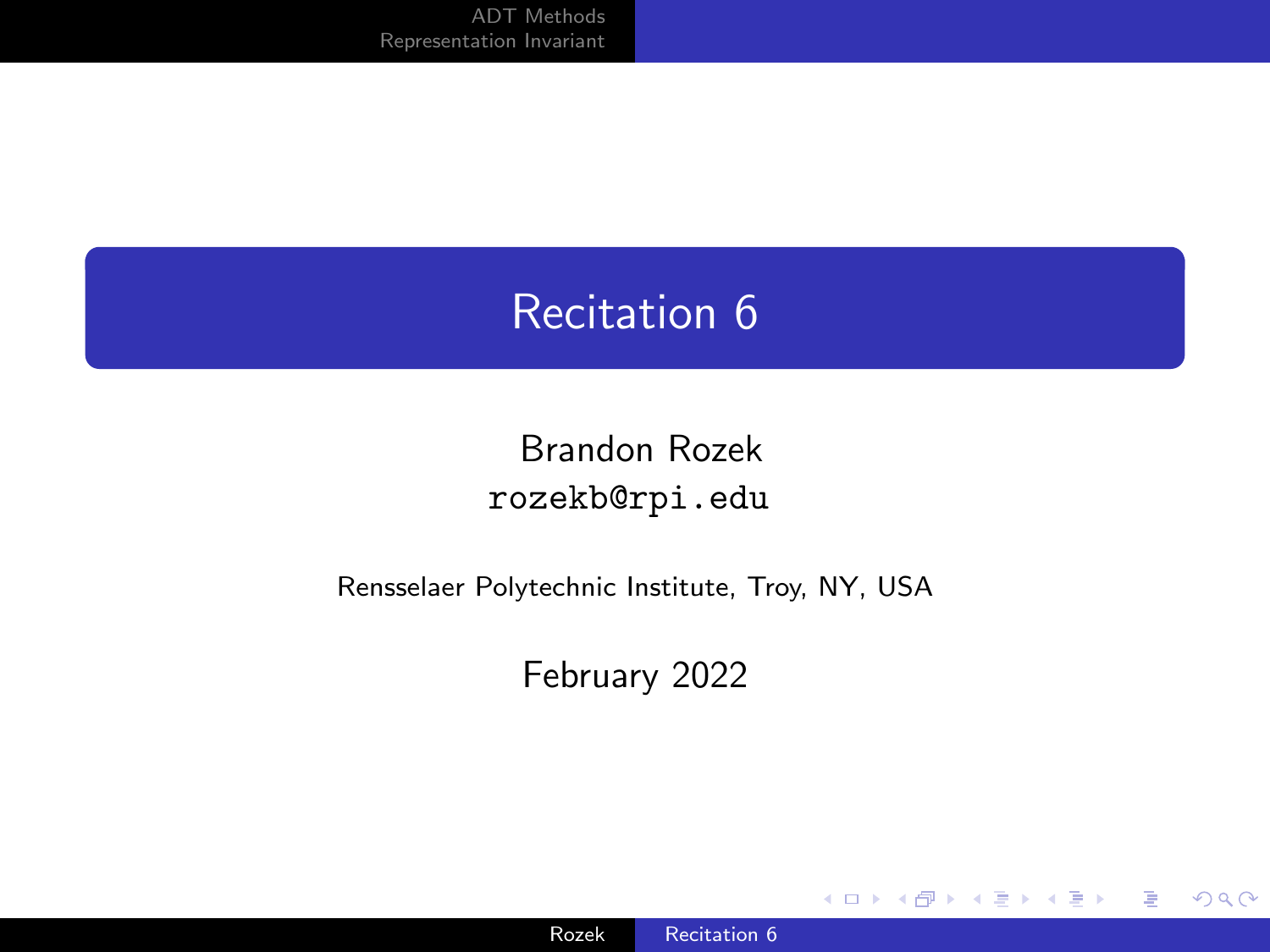[ADT Methods](#page-4-0) [Representation Invariant](#page-17-0)

## **Outline**

Two things:

- **ADT Methods**
- Representation Invariants

**∢ ロ ▶ ィ 何 ▶** 

∍

×. D.  $\prec$  活  $\,$  E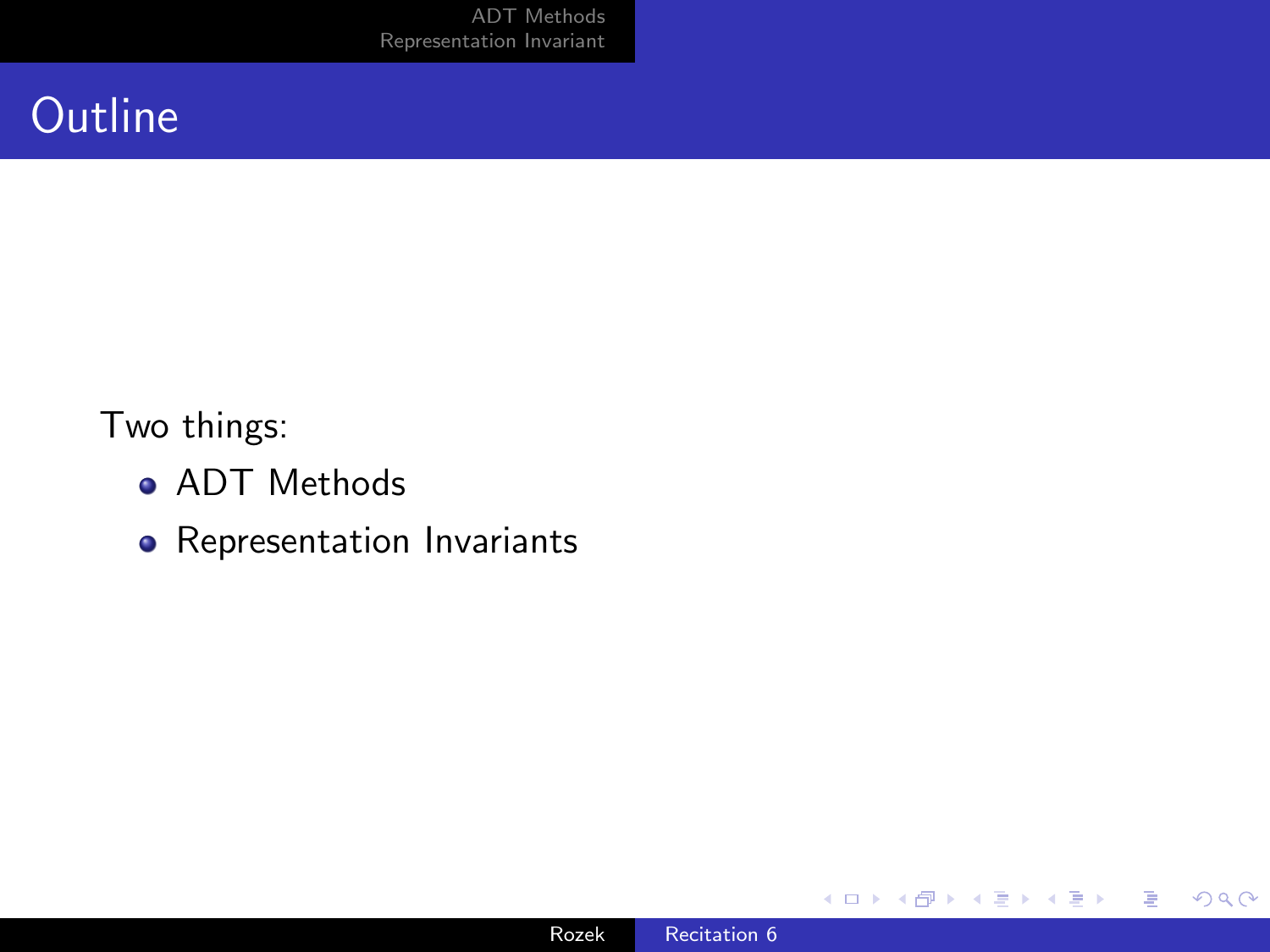[ADT Methods](#page-4-0) [Representation Invariant](#page-17-0)

## **Logistics**

- **•** First exam is next week.
- Let me know if you have any topics that you want me to go over.

4日)

 $299$ 

∍

э -b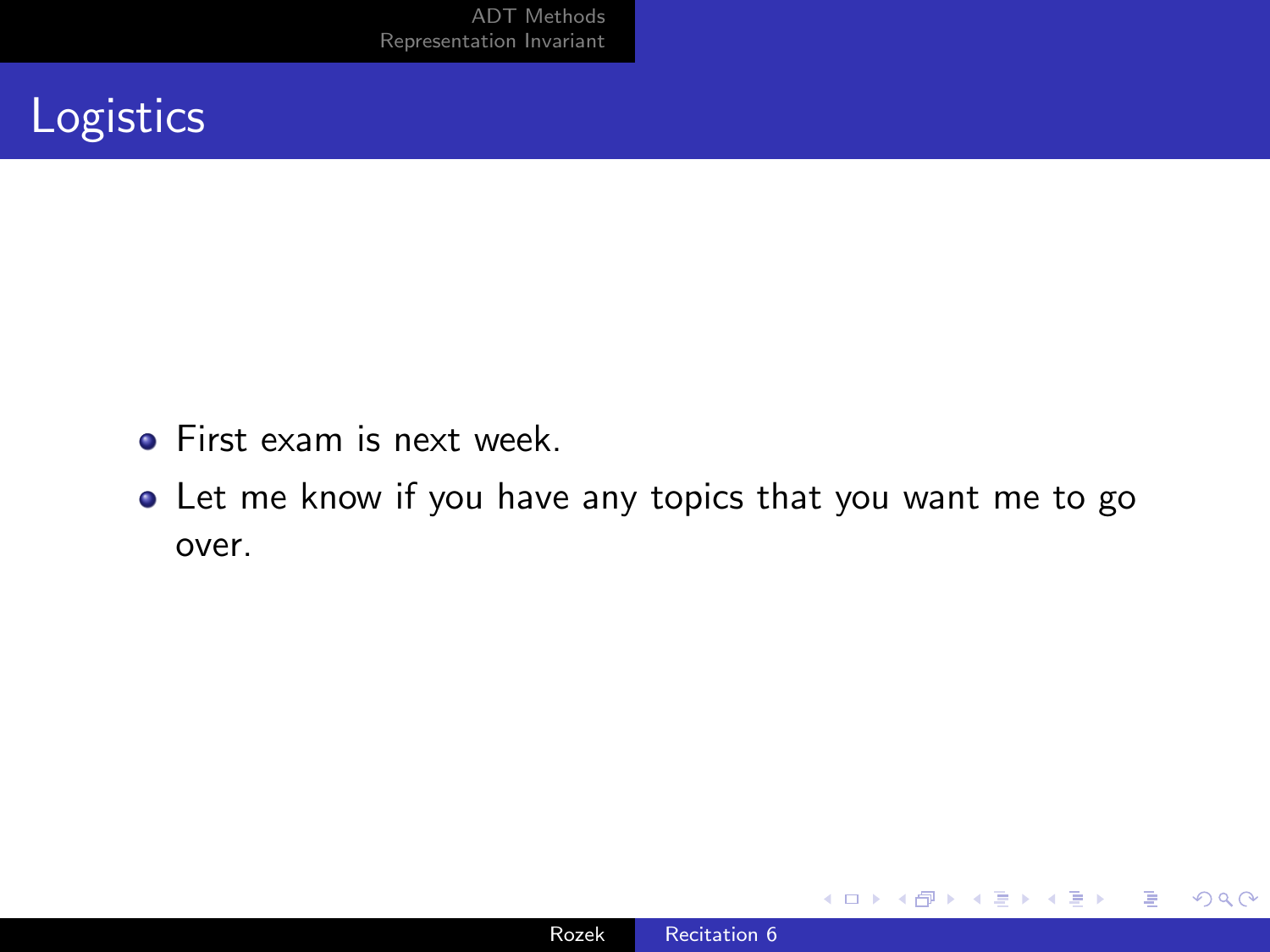## Running Example

- **•** I have an amateur radio license from the FCC, callsign KN4VYS.
- I am particularly interested in software defined radio (SDR)
- To make some of these concepts concrete, let's apply them to building an SDR!

| 77 |
|----|
|    |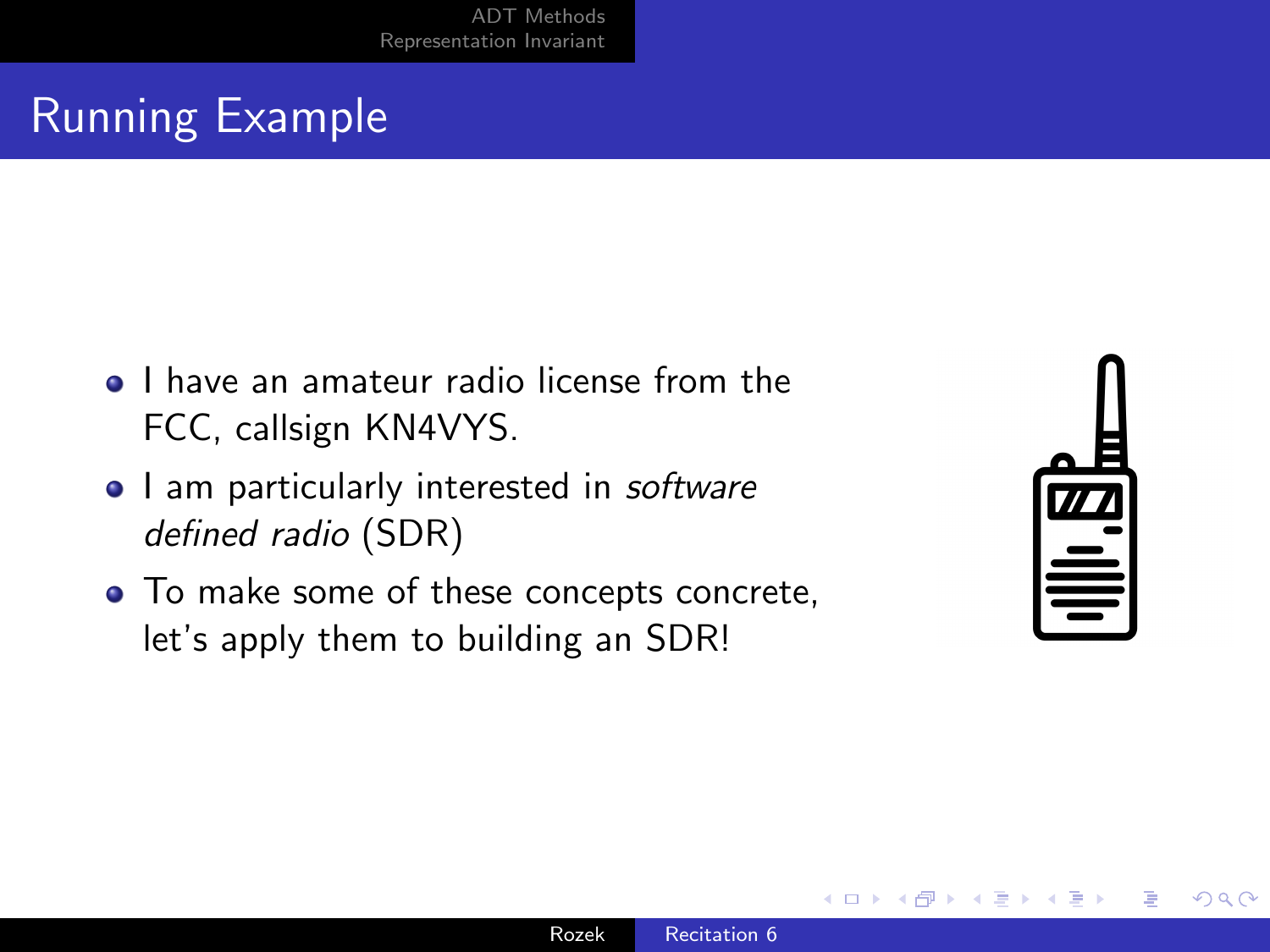## <span id="page-4-0"></span>Side Effects

- A method is said to have a *side effect* if it modifies some state outside its local context.
- Examples include: modifying object fields, printing to the screen, taking user input, network calls.

A program is not useful unless it has a side effect of some kind.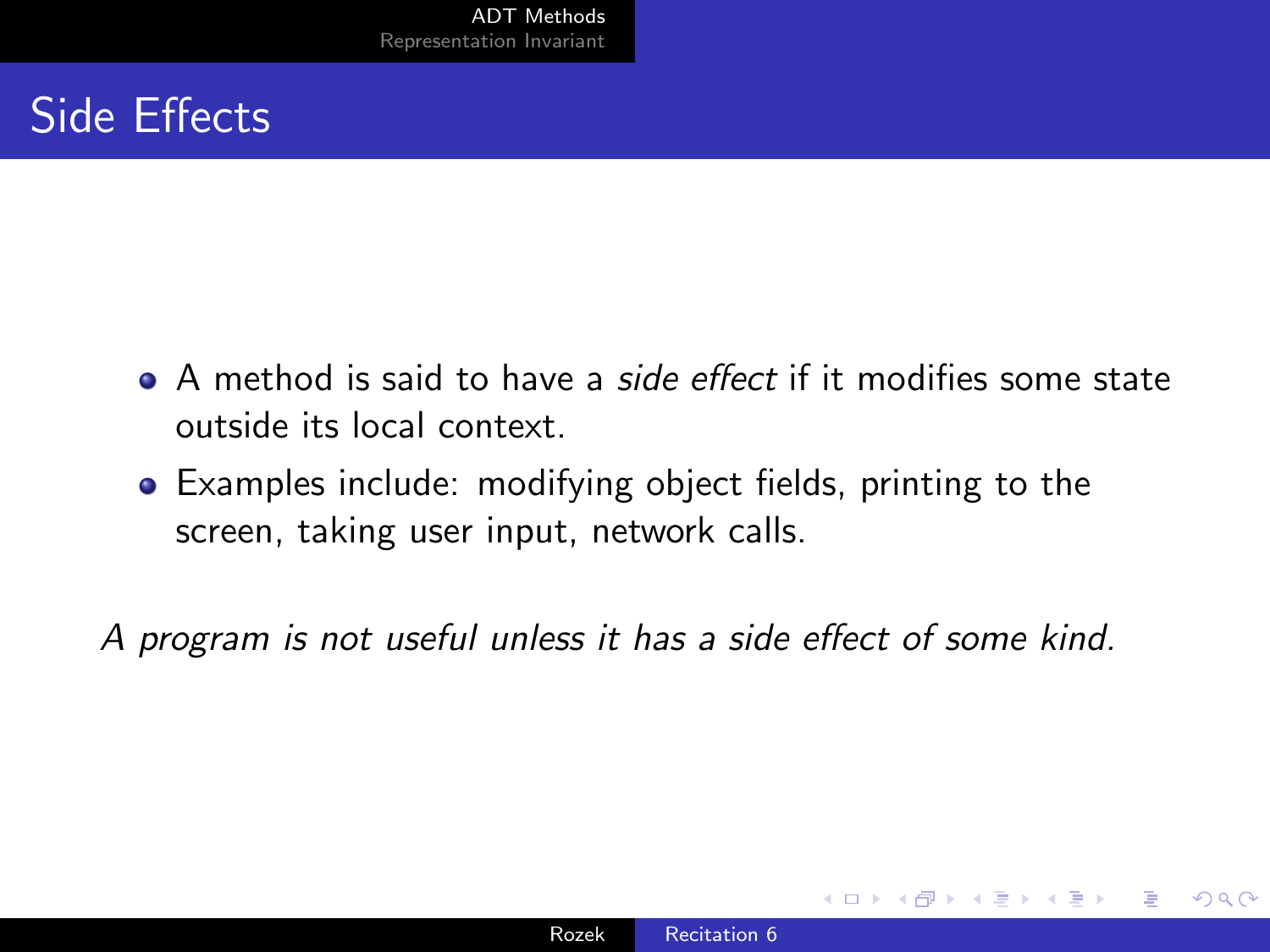[ADT Methods](#page-4-0) [Representation Invariant](#page-17-0)

Reasoning through Side Effects

- Since side effects exist outside the method you're considering, this makes them difficult to reason through.
- The most common technique used to deal with side effects is through immutability and exceptions.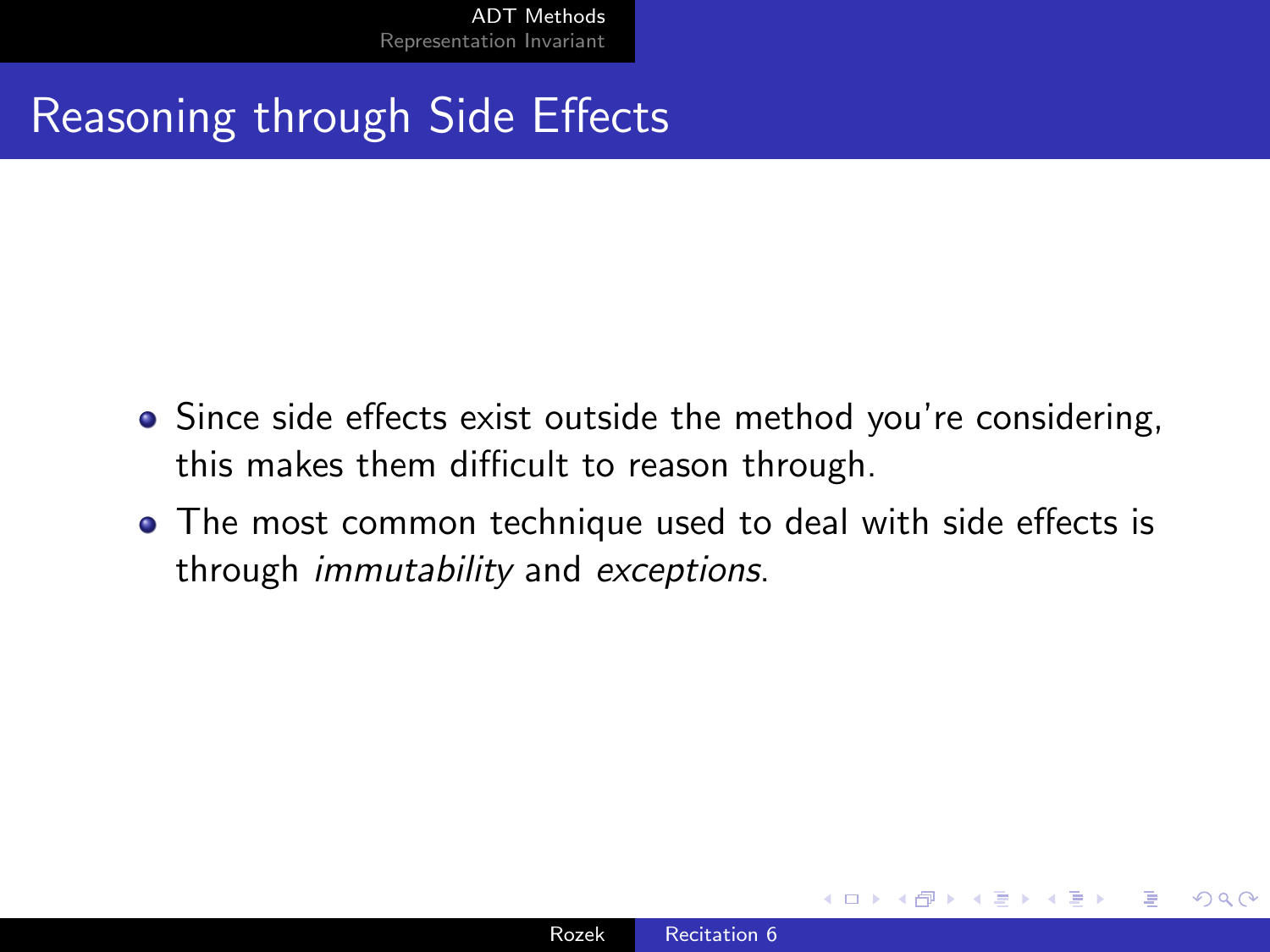## Personal Thoughts

- The functional programming community have made great strides in dealing with side effects primarily through monadic structures. (Feel free to ask me!)
- Though a simple recommendation I have is to *decouple* computation from side effects.
- e.g A method radiate() should not also print to the screen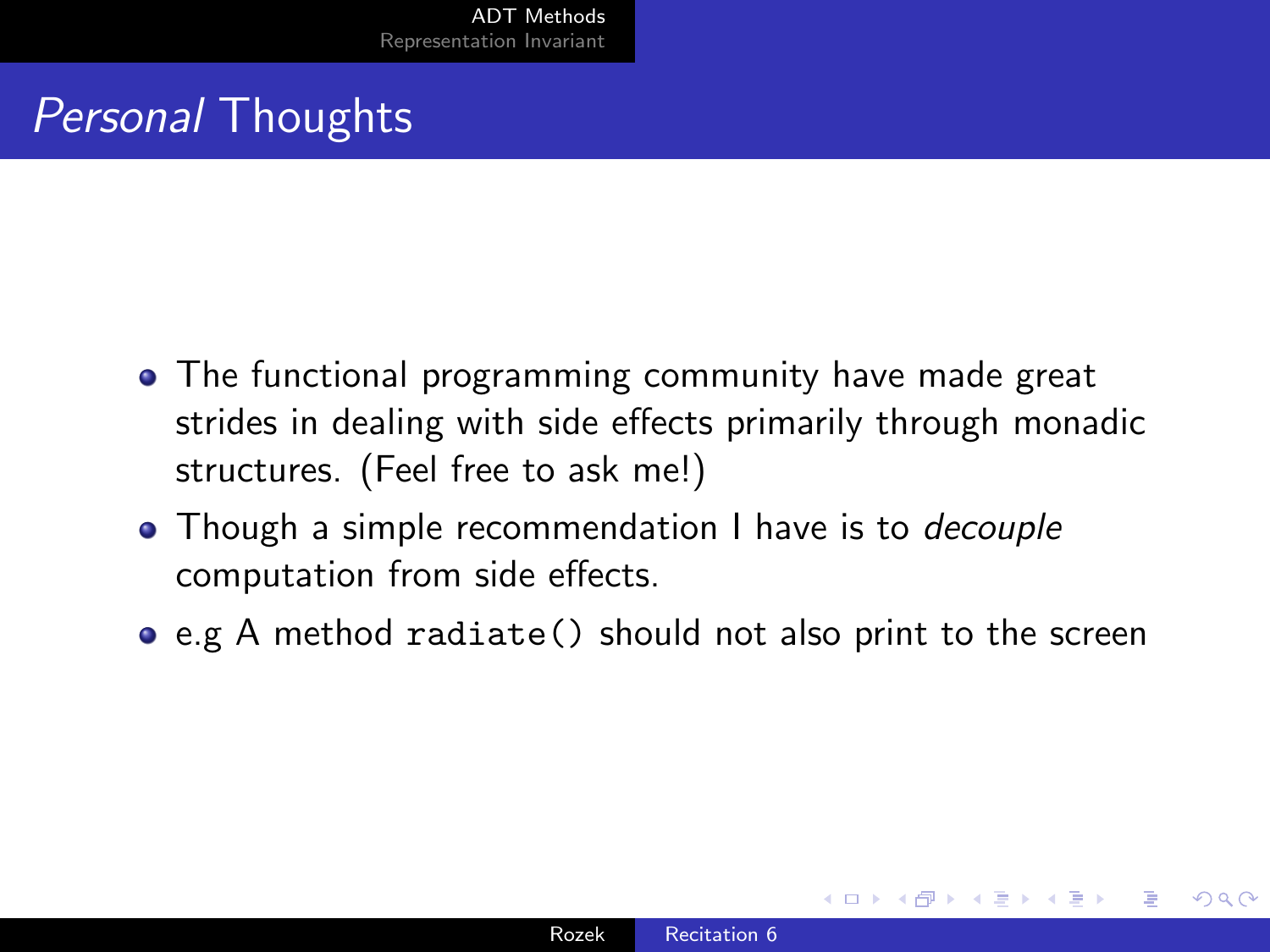### Reasoning through Abstract Data Types

- In fact, methods that are small and follow the single-responsibility principle are often easier to reason about and prove!
- At first, it'll feel verbose and repetitive. Later on you'll learn techniques which are more concise.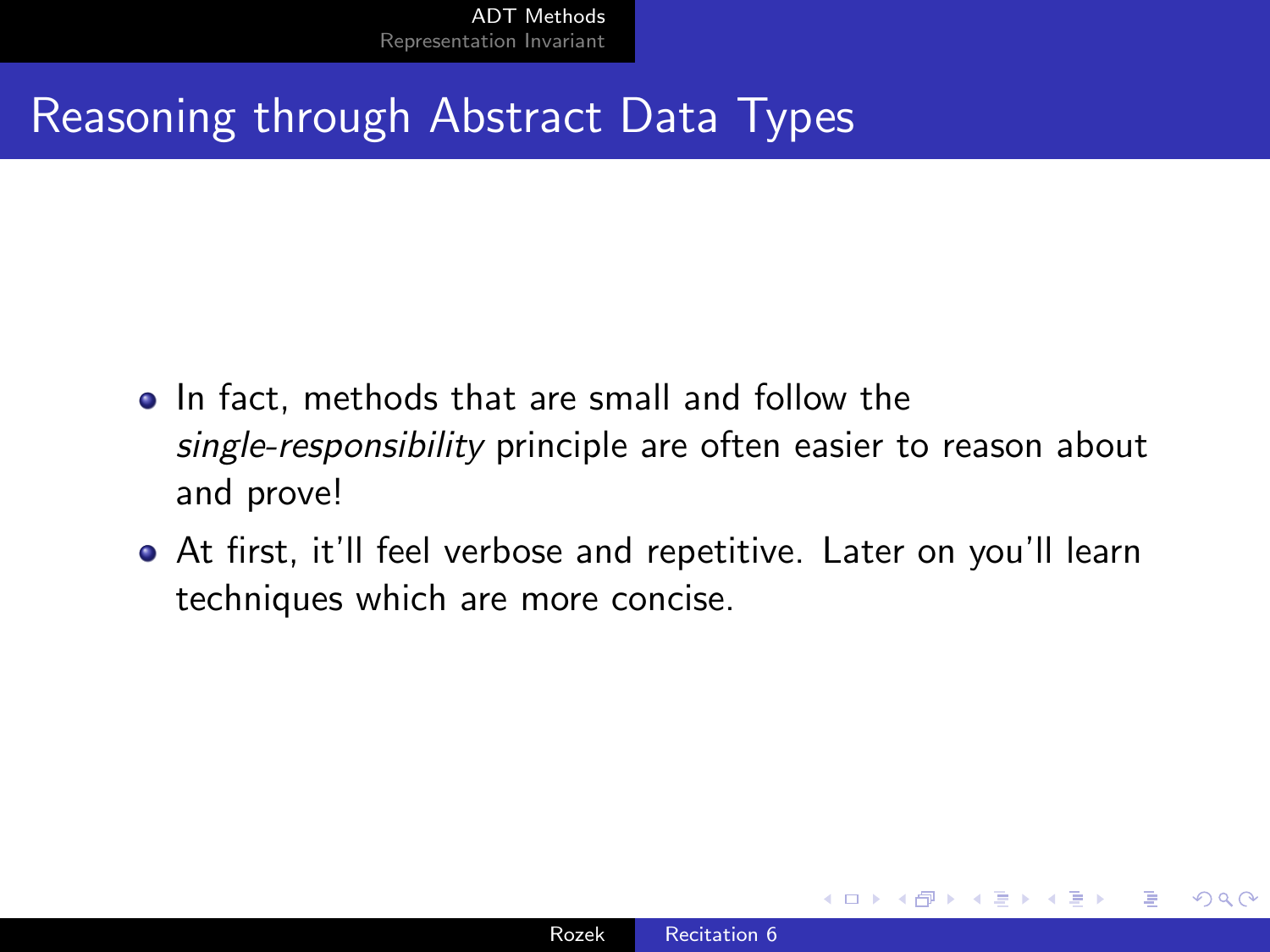## Example: Radio Overview

A radio (more specifically a transciever) contains both a receiver and a transmitter in one unit.



Receiver - Analog-to-Digital Conversion

- Demodulation
- Decode
- Play through Speakers

Transmitter

- Receive speaker input
- Encode
- Modulate
- Digital-to-Analog Conversion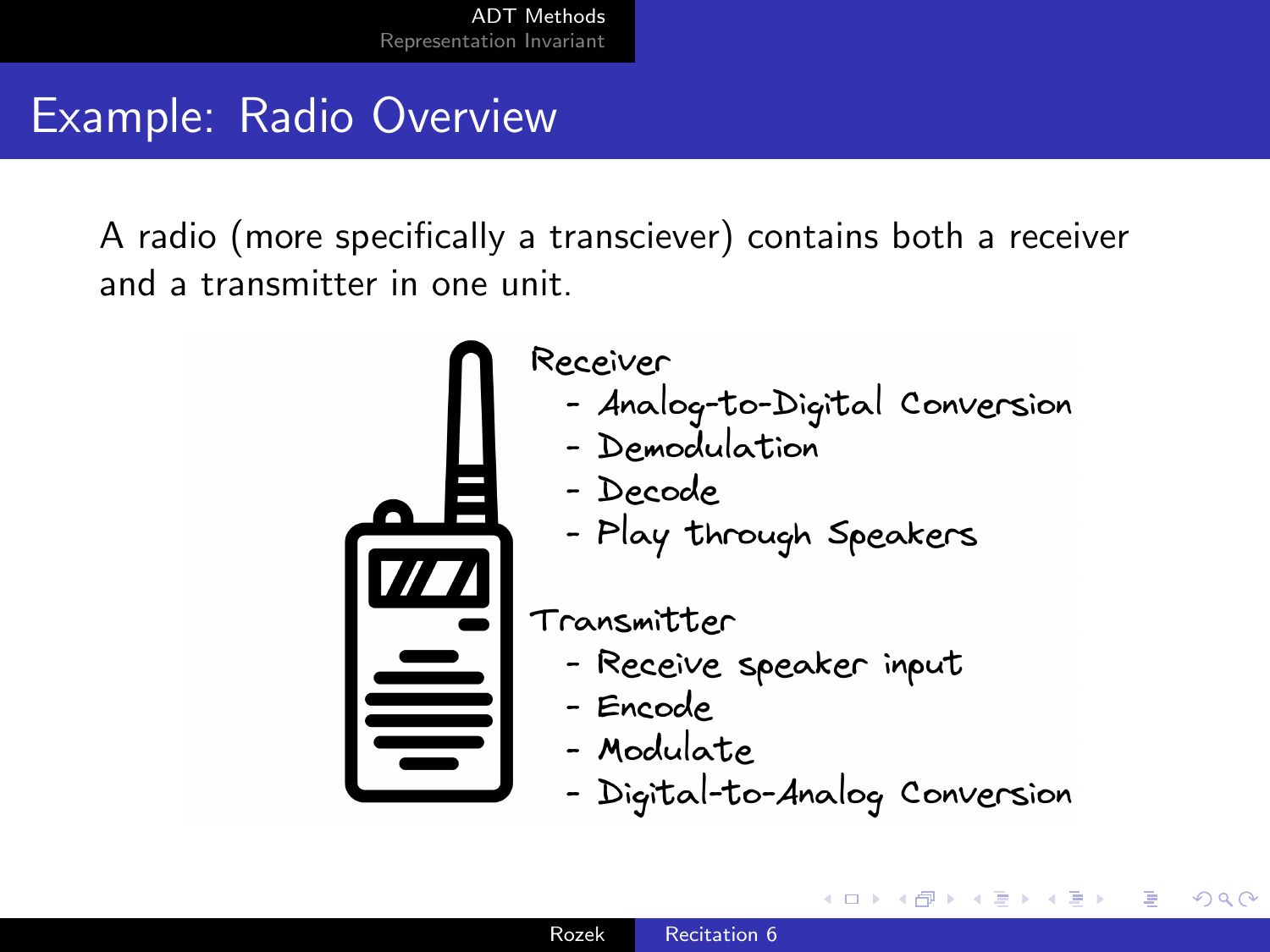## Example: Connecting to a Repeater

Amateur radio operators extend their reach by connecting to a repeater. In the next slides, we'll analyze channels.

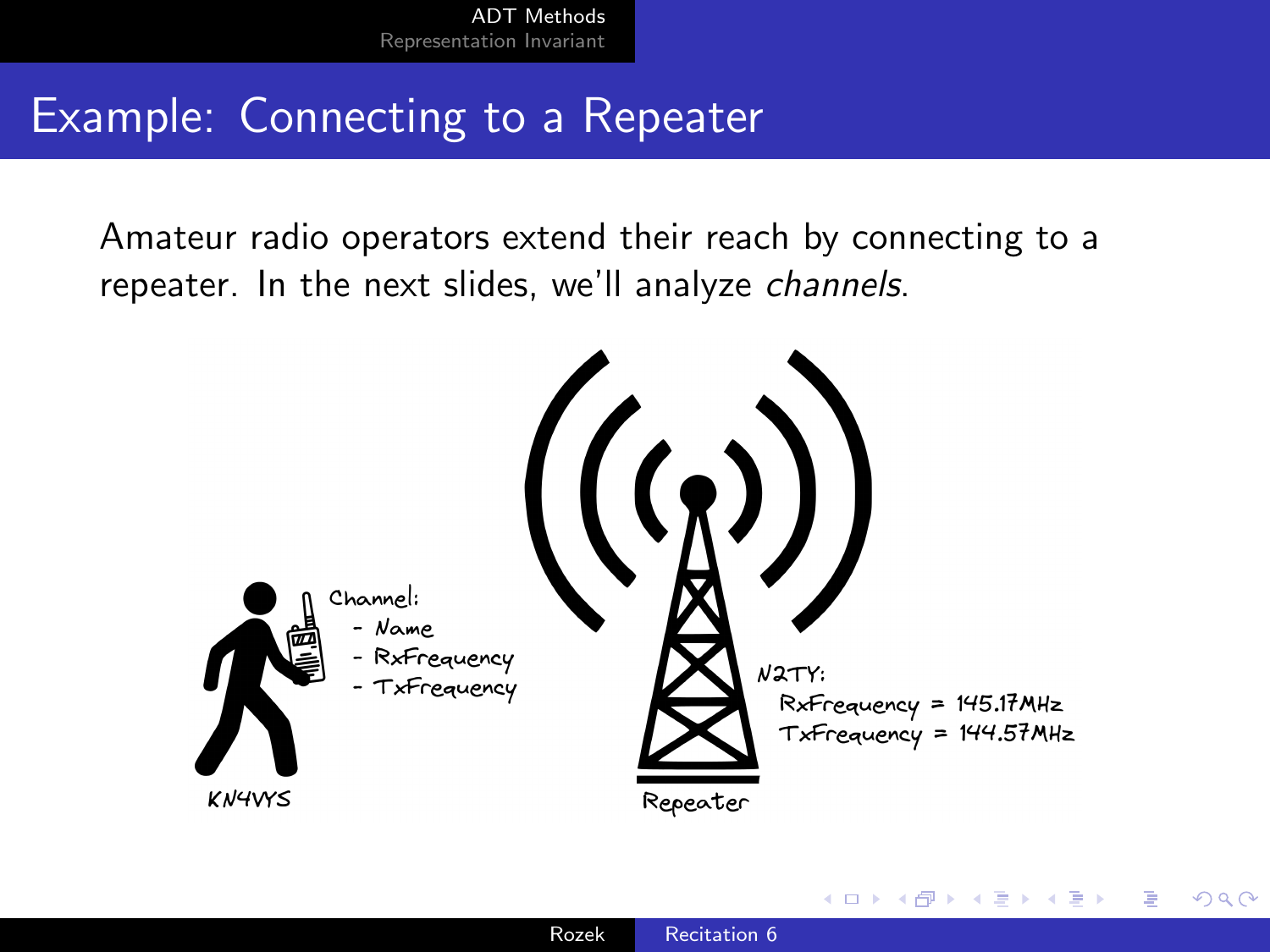## ADT Methods

We group the access methods of an ADT into:

- Creators: Creates a brand new object.
- Observers: Returns information about this object.
- Producers: Returns a new object of this type by performing operations on the current object.
- Mutators: Changes this objects fields.

Note: Immutable ADTs do not have mutators.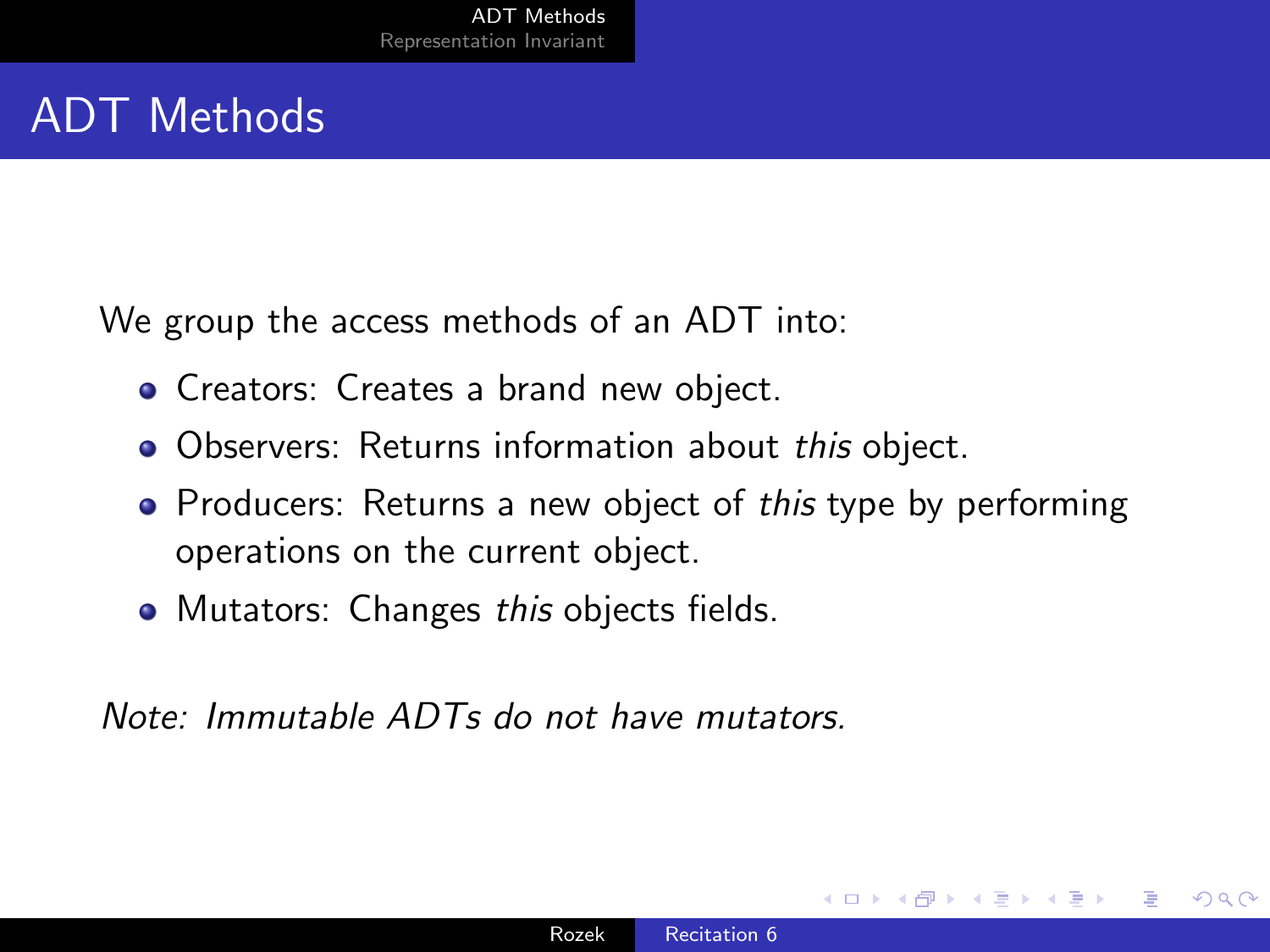### **Creators**

- Another name for constructors
- No preexisting state is changed, therefore modifies is none.

public Channel(double freq); public Channel(double rxFreq, double txFreq);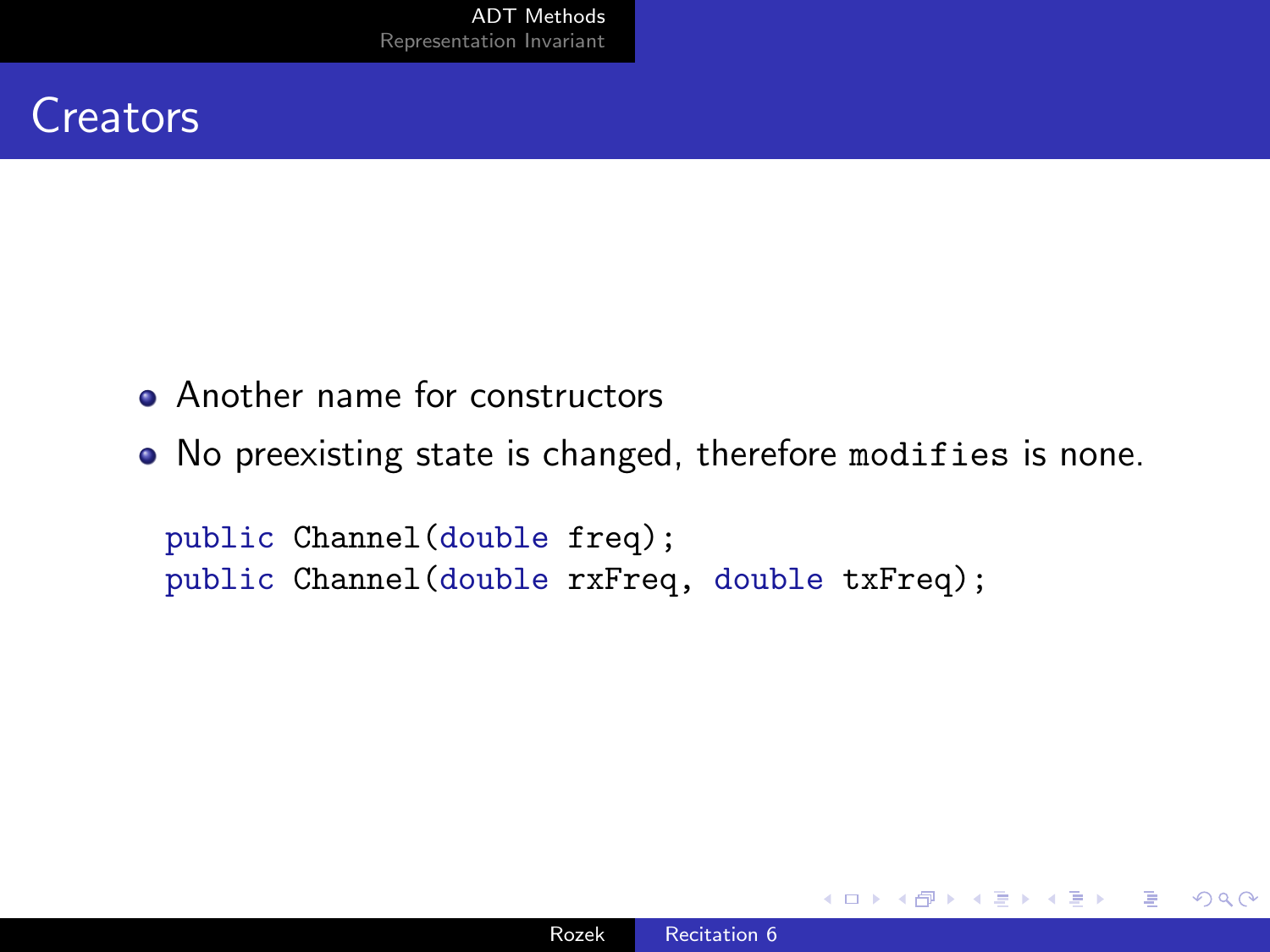## **Observers**

- Returns information about this which often is of a different type (int, String, etc)
- Should have no side effects.

```
public bool isSimplex() {
   return this.rxFrequency == this.txFrequency;
}
```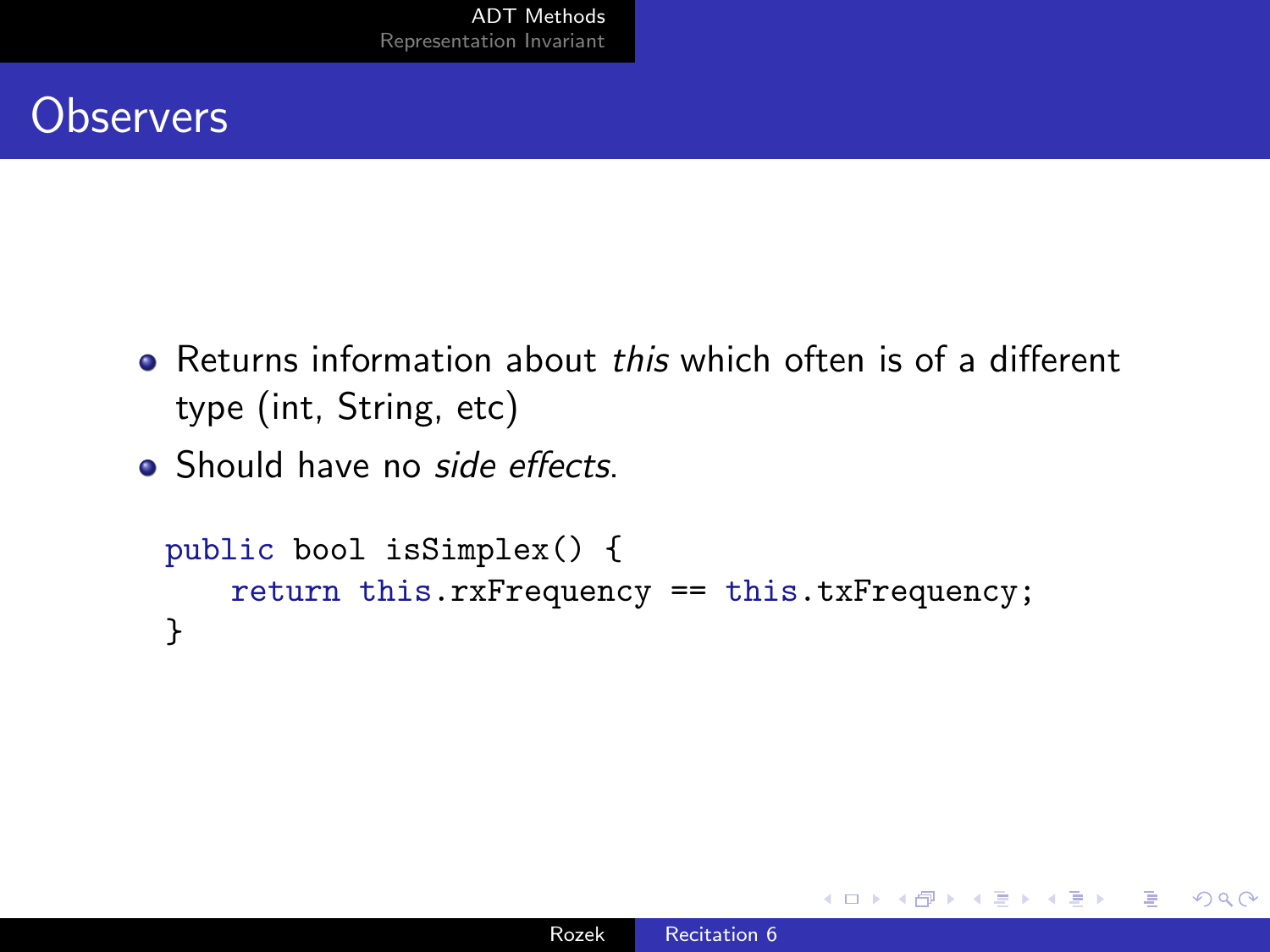## Producers

- Returns an object of the same type, often with different fields.
- This technique is very common in immutable objects.
- **Should have no side effects**

```
public Channel toDuplex(double txFrequency) {
   return new Channel(this.rxFrequency, txFrequecy)
}
```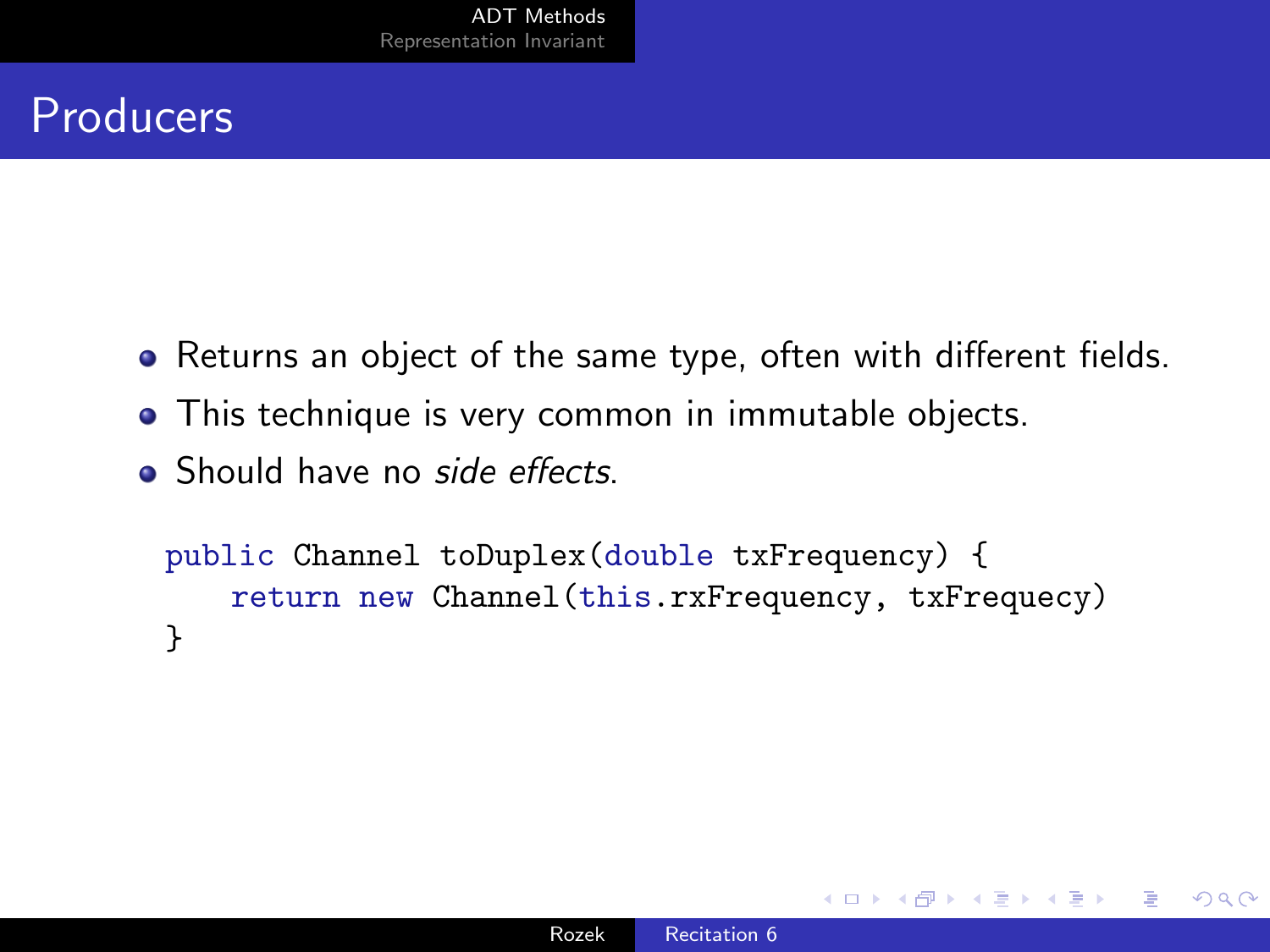#### **Mutators**

- Changes internal state of this
- Often does not return anything

```
public void changeRxFrequency(double frequency) {
   this.rxFrequency = frequency;
}
```
つくへ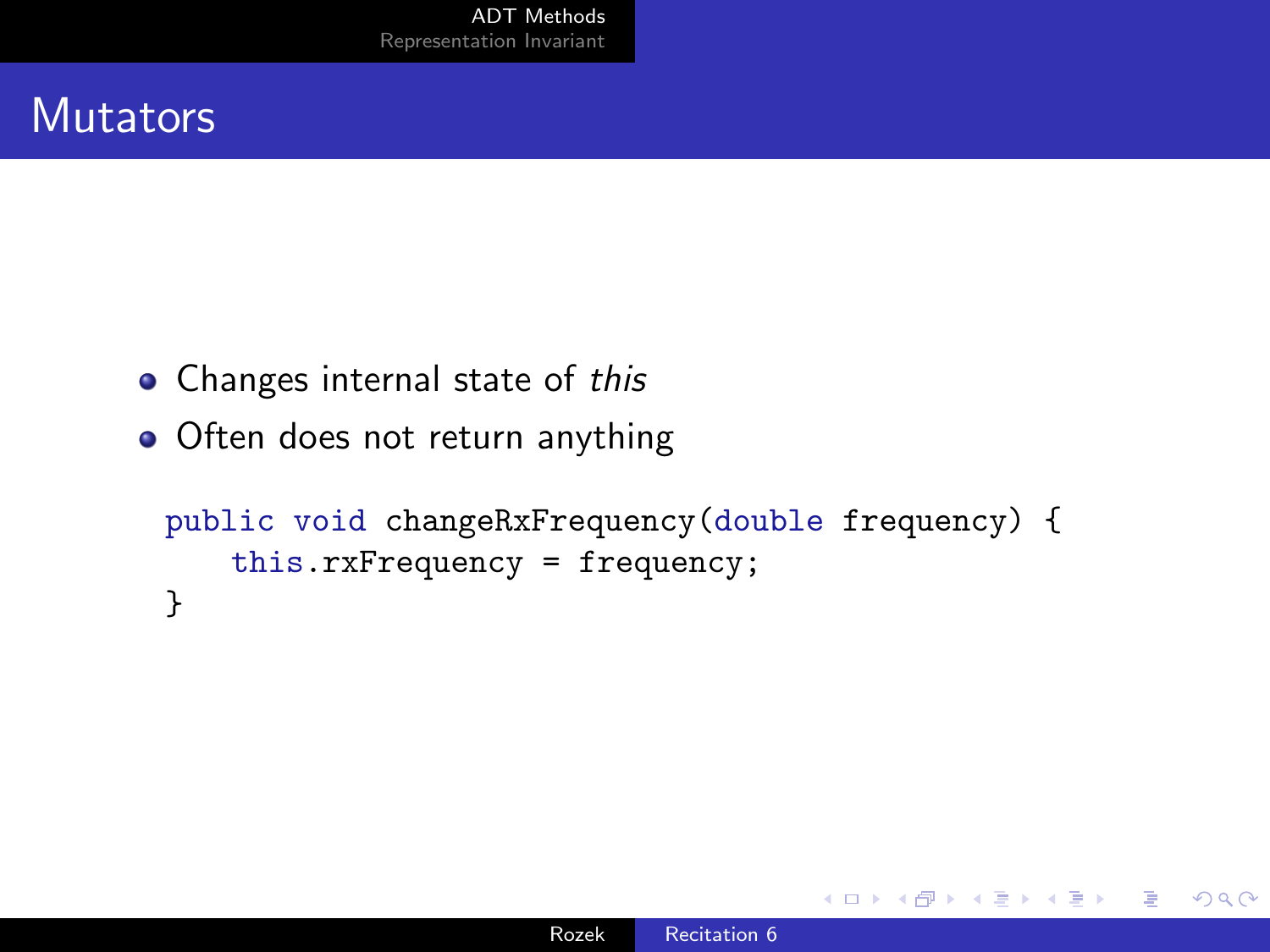# **Immutability**

• In immutable objects, instead of changing state through mutators, producers are used.

```
// Alternative to mutator
public Channel changeRxFrequency(double frequency) {
   return Channel(frequency, this.txFrequency);
}
```
Java strings are immutable and follow this pattern.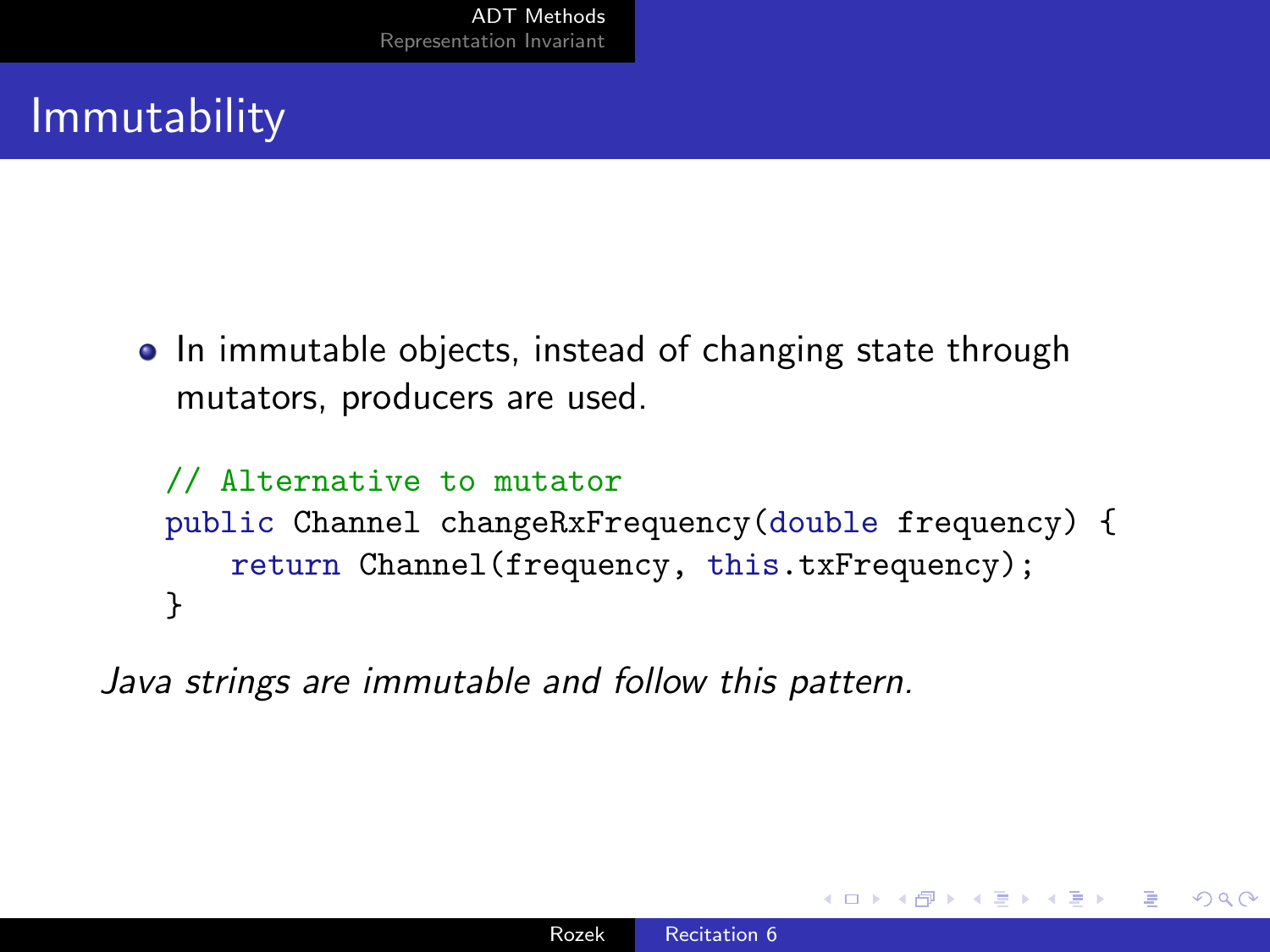# **Immutability**

- Big benefit to immutable objects is that they are thread safe by default!
- Slight performance detriment since memory gets copied.
- For correctness, need to make sure memory is copied and not referenced in new object.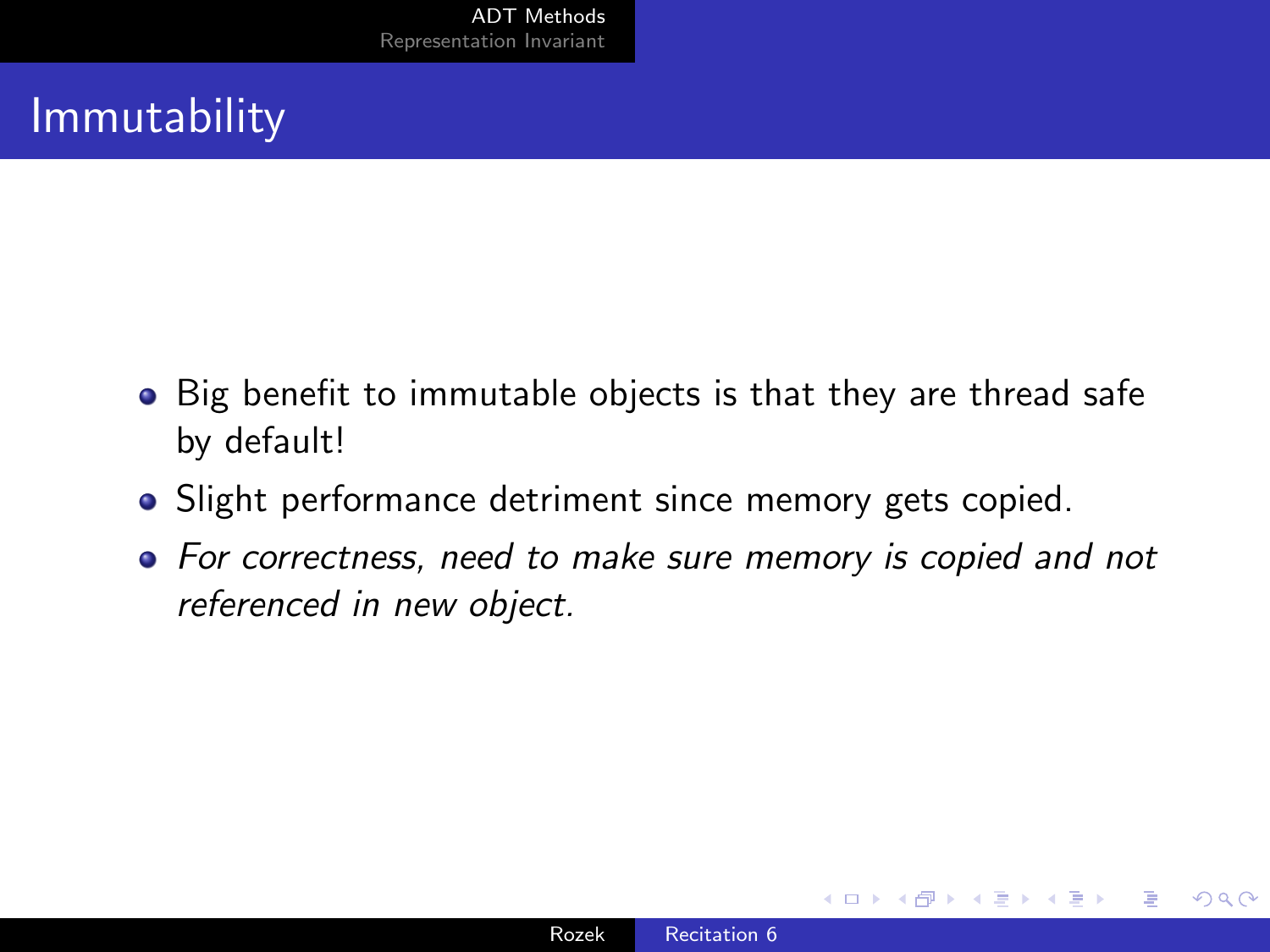#### <span id="page-17-0"></span>Representation Invariant

メロトメ 御 トメ 君 トメ 君 トー

目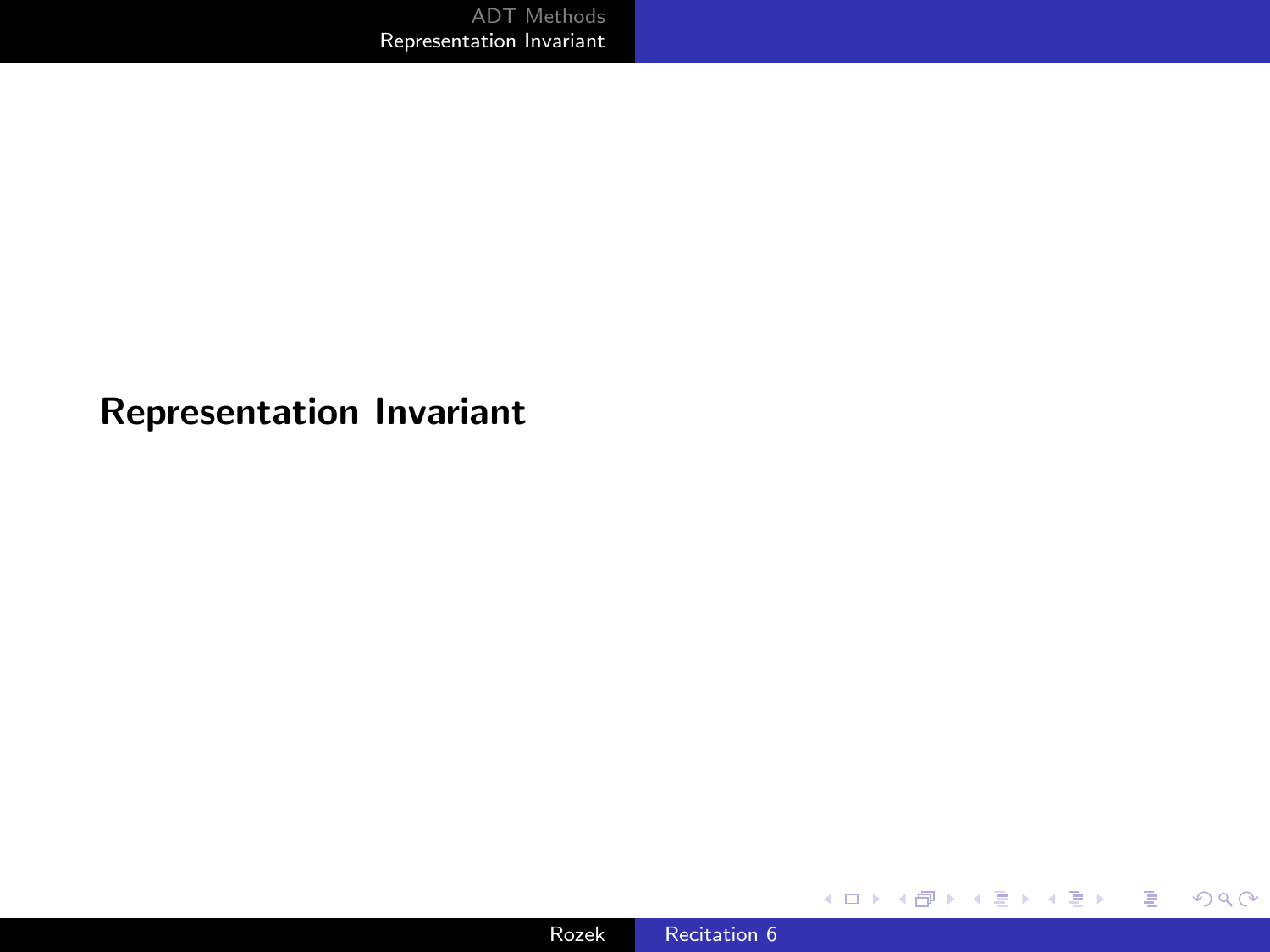### Representation Invariant

- Similar to how we use loop invariants to reason about loops, we'll use representation invariants to reason about objects.
- Indicates whether data representation is well-formed.
- Must hold before and after every method.

Example: this.frequency > 0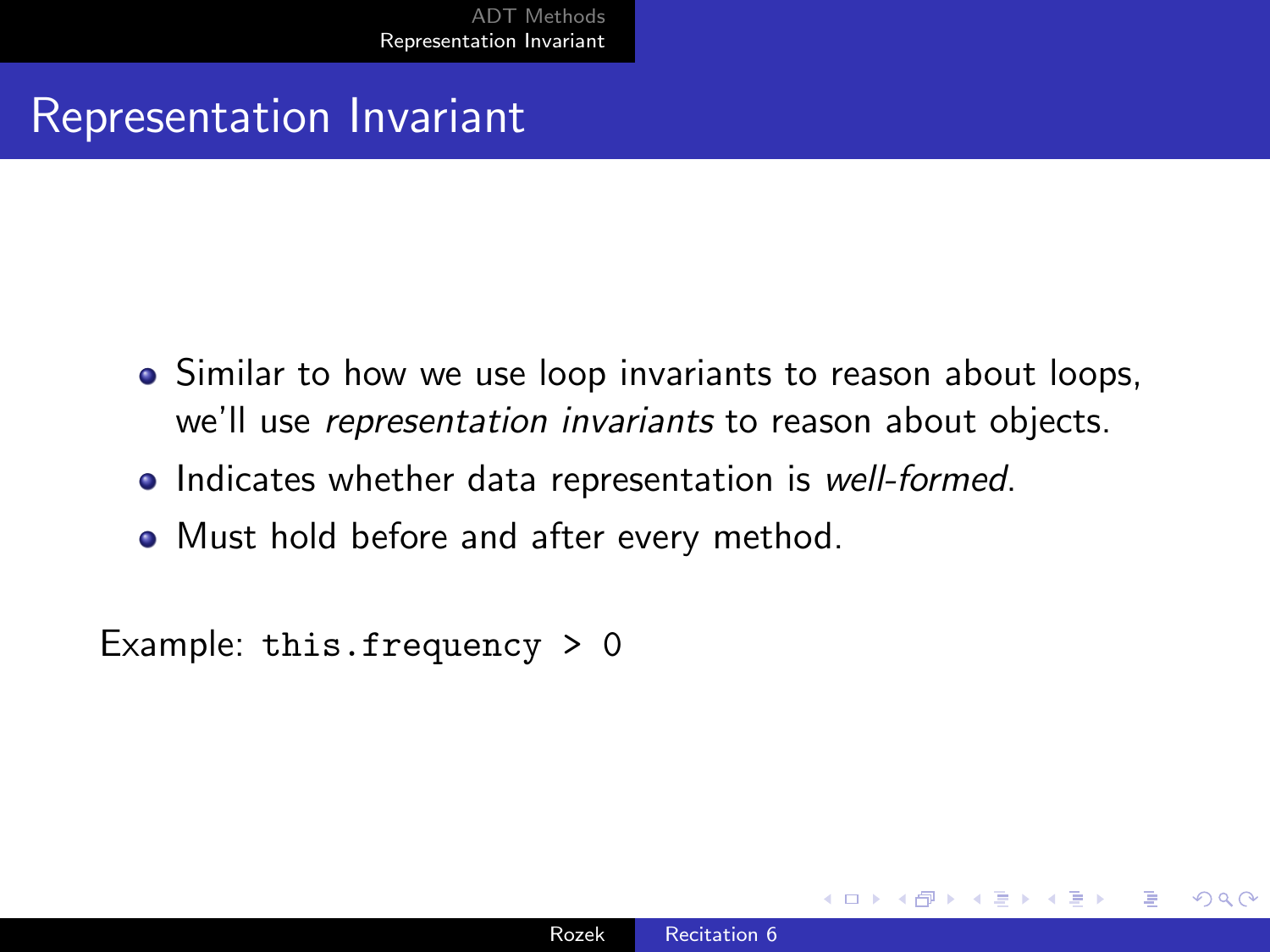### Abstraction Function

- What does the data structure semantically mean?
- Example from class: array[2, 3, -1] represents  $-x^2 + 3x + 2$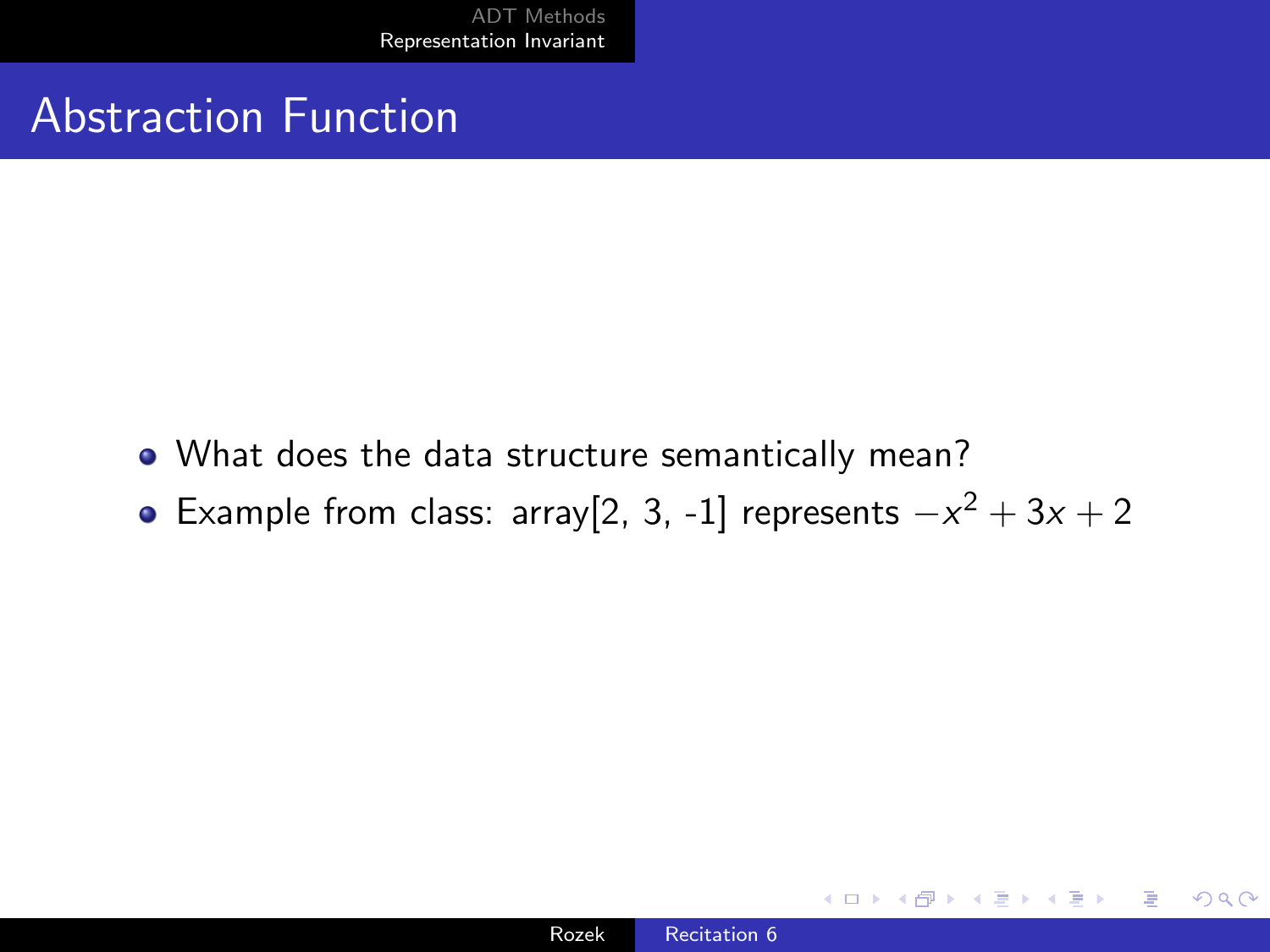#### Representation Exposure

- Representation exposure is unintentional external access to the underlying representation of an object.
- Allows access without going through object's public methods
- Representation exposure can break representation invariants!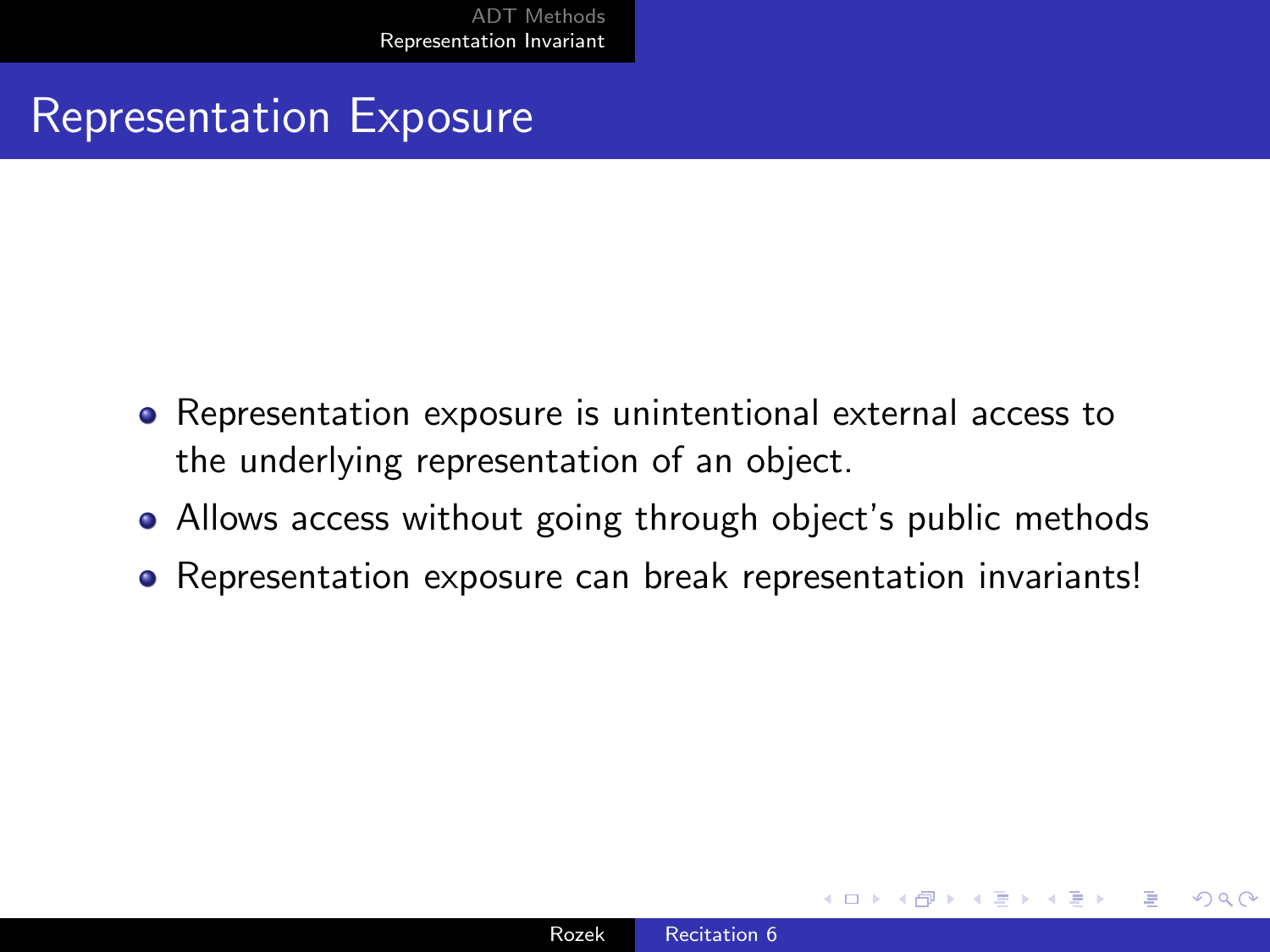## Example

Java does not provide any guarantees with the private keyword.

```
public class Channel {
   private double rxFrequency;
   private double txFrequency;
   public Channel(double freq) {
       if (freq \leq 0) {
           throw new IllegalArgumentException();
       }
       this.rxFrequency = freq;
       this.txFrequency = freq;
   }
   public static void main(String[] args) {
       Channel c = new Channel(14.54);
       c.rxFrequency = -5.0; // Bypassed our check : (
   }
}
```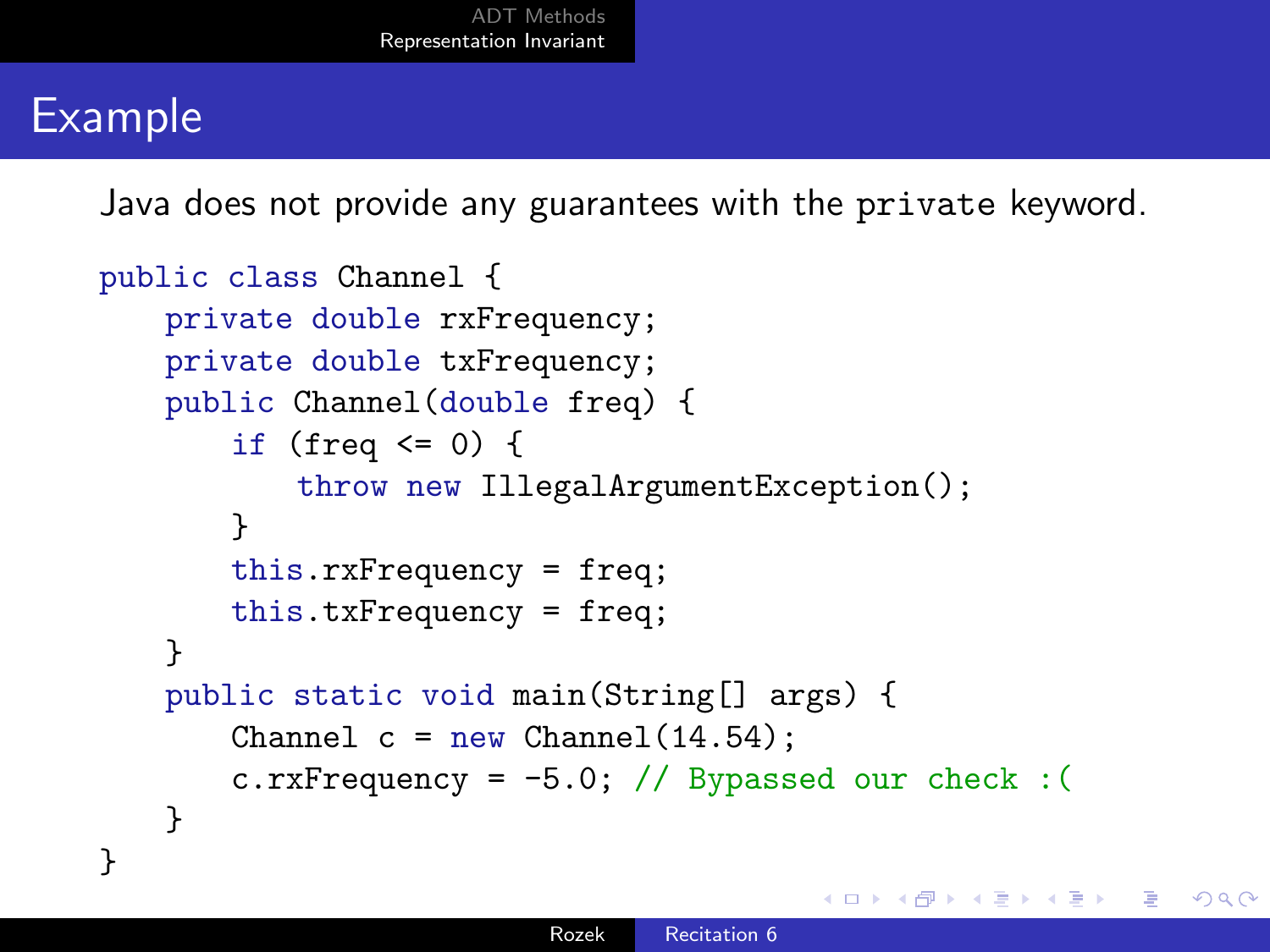## Immutability Solution

}

With the final keyword, immutability is enforced.

```
public class Channel {
   final private double rxFrequency;
   final private double txFrequency;
   public Channel(double freq) {
       if (freq \leq 0) {
           throw new IllegalArgumentException();
       }
       this.rxFrequency = freq;
       this.txFrequency = freq;
   }
   // Add producer method setFreq
   public static void main(String[] args) {
       Channel c = new Channel(14.54);
       c.rxFrequency = -5.0; // Compiler error
   }
```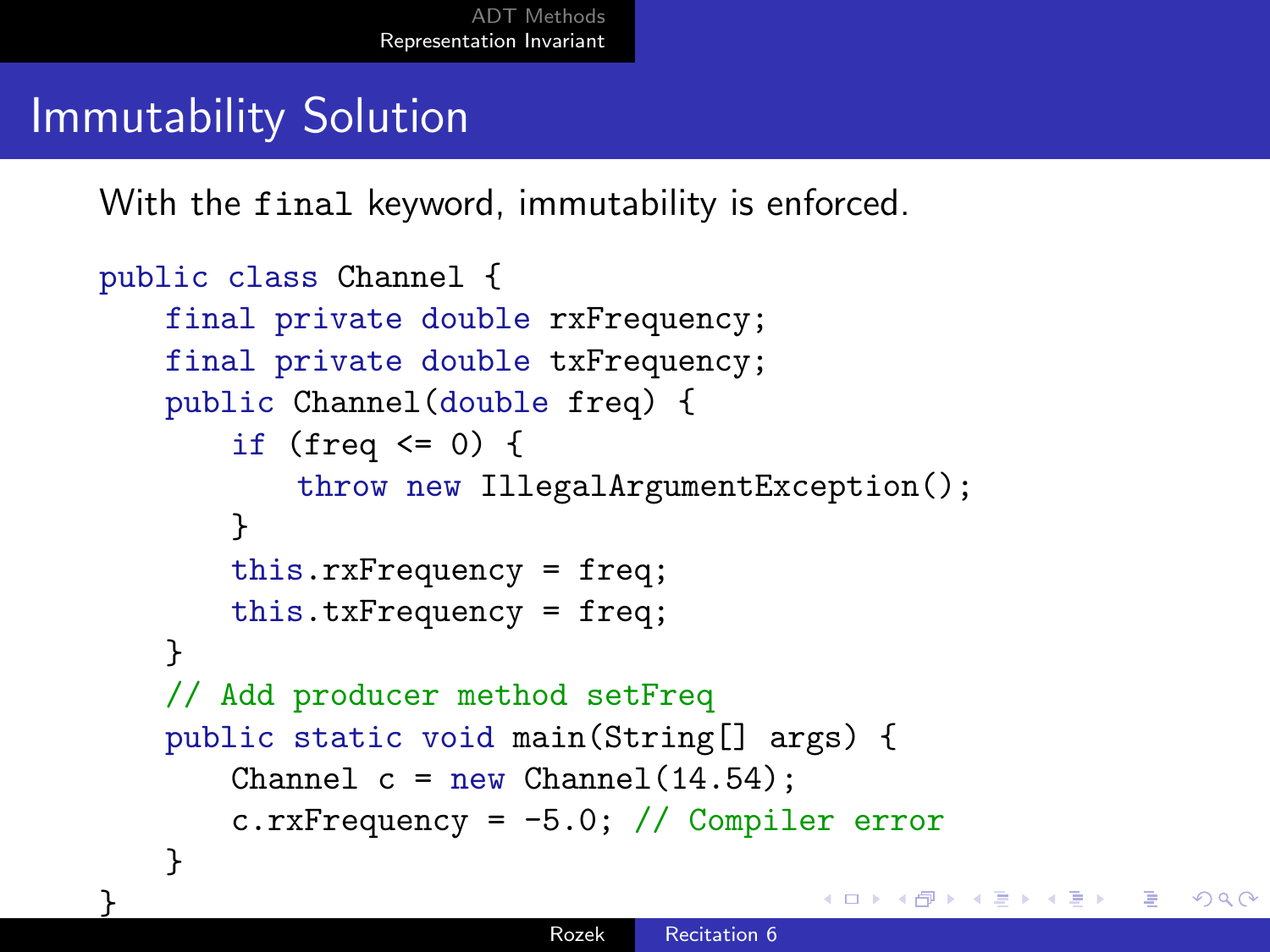#### Beware of References

```
public class Channels {
   private ArrayList<Channel> cs;
   public Channels(ArrayList<Channel> cs_param) {
       this.cs = cs_param;
   }
   public Channels add(Channel c) {
       Channels new_channels = new Channels(this.cs);
       new_channels.cs.add(c);
       return new_channels;
   }
   public static void main(String[] args) {
       Channel n2ty = new Channel(145.17);
       Channels empty-channels = new Channels (new
           ArrayList<Channel>(););
       Channels some_channels = empty_channels.add(n2ty);
       System.out.println(empty_channels.cs.size());
    }
                                             K 御 K K 毛 K K 毛 K コ 白 Y Q Q Q
```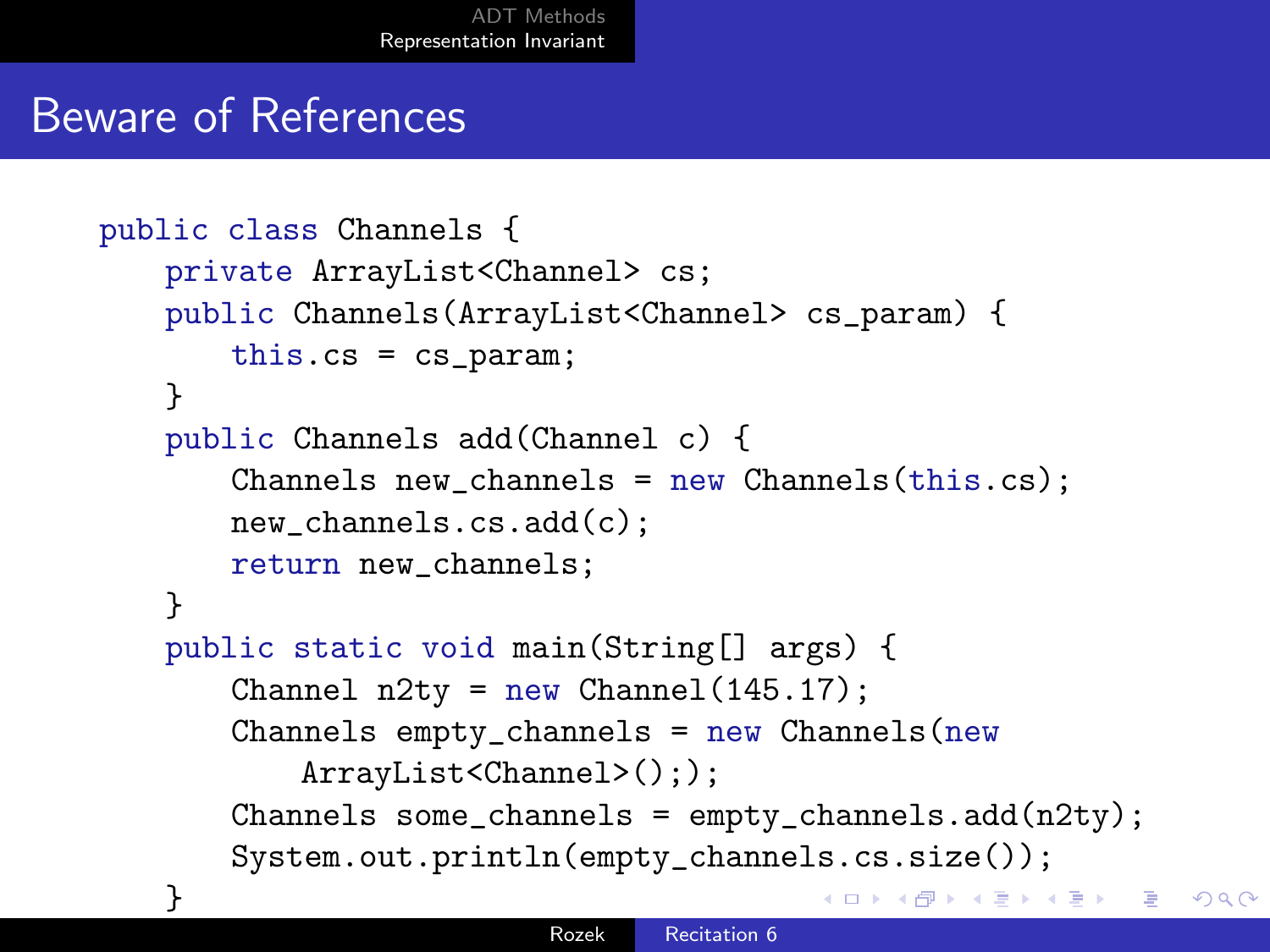## Recommendation: Copy

- When dealing with mutable producers, always make sure you perform a copy!
- Do note the difference between a shallow and a deep copy...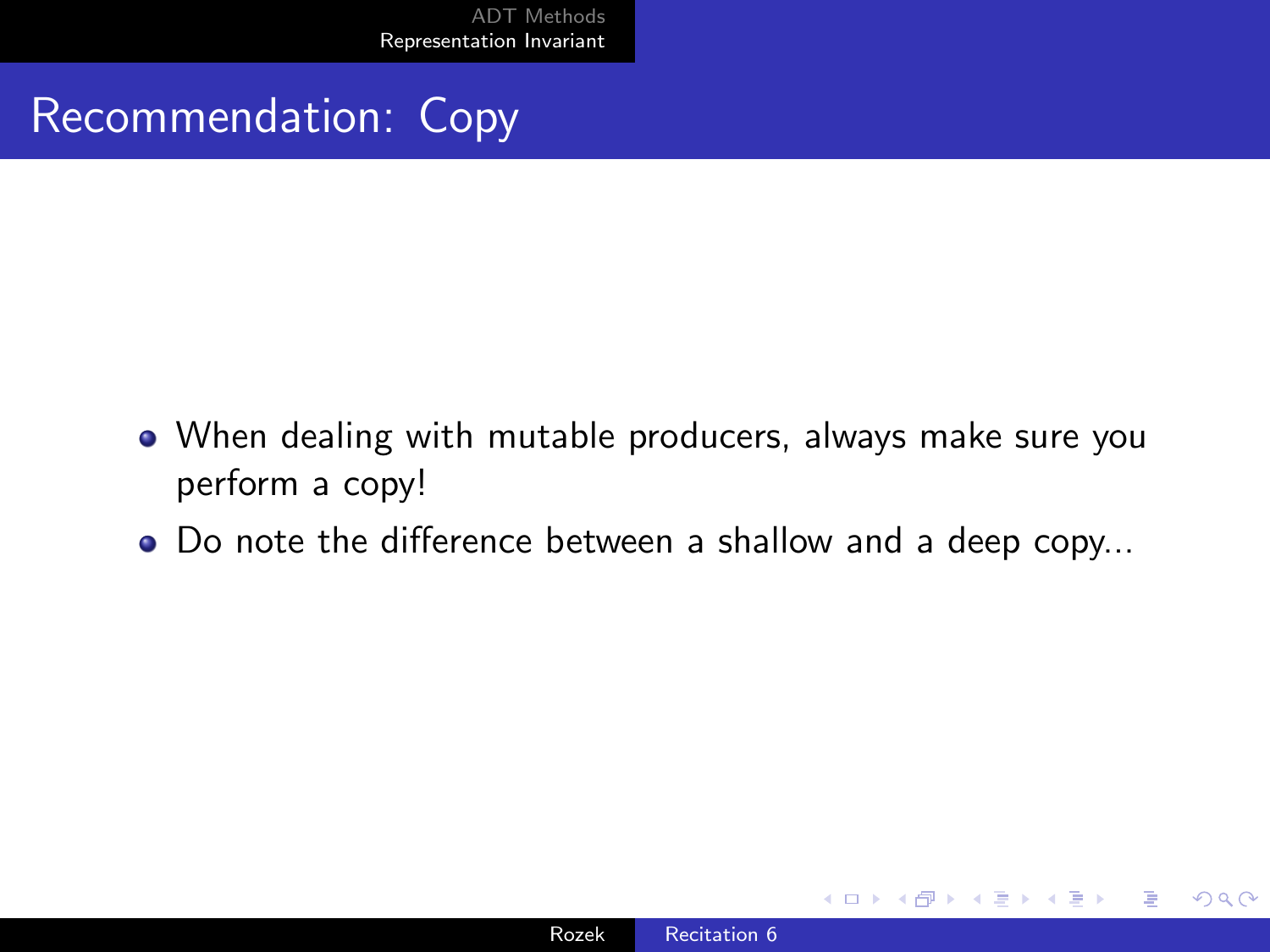## Defensive Programming

If you're dealing with mutable objects:

- Assume your invariants will be violated!
- Check the invariants on method entry, exit, etc.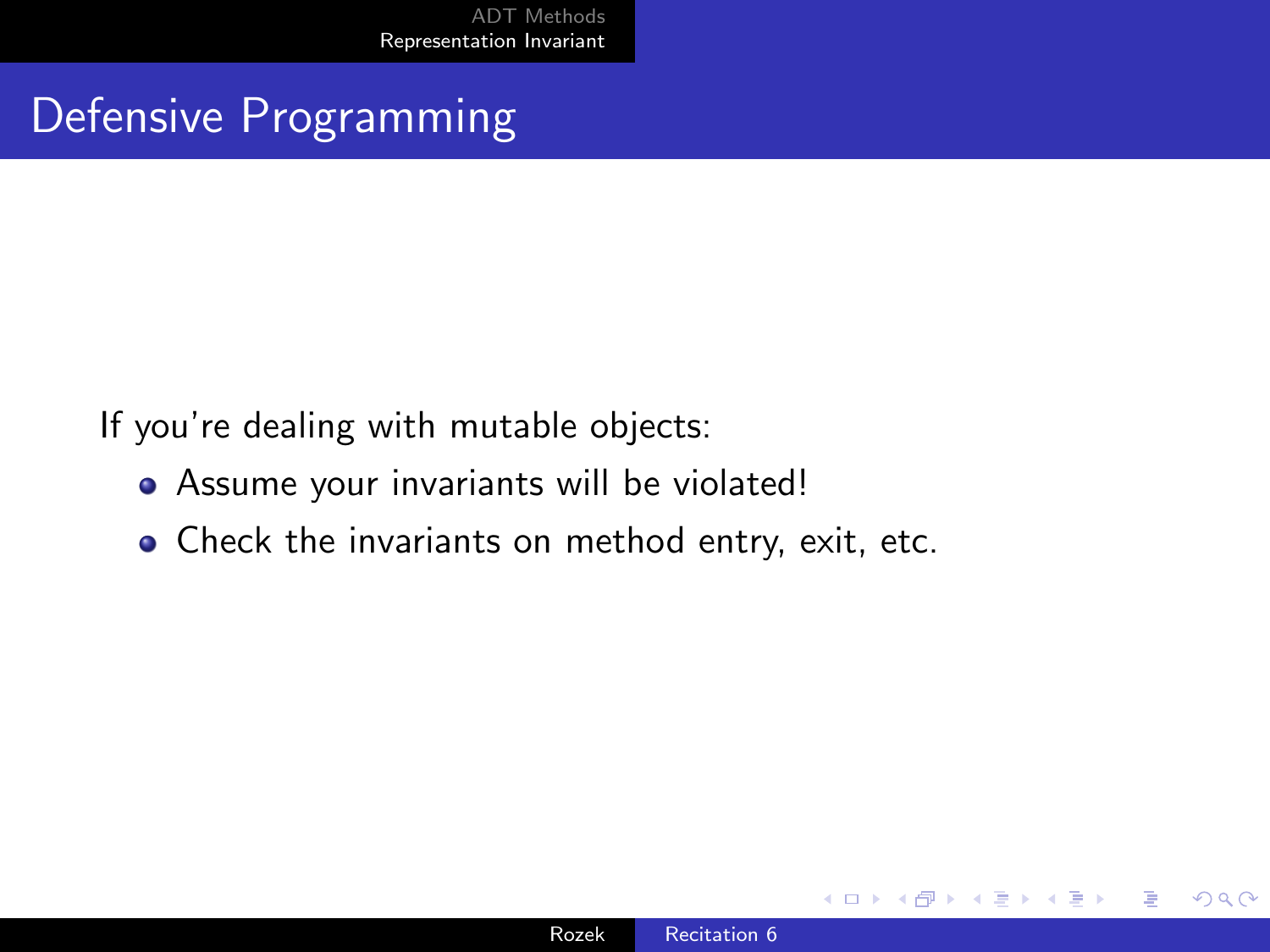## Checking Invariants with Assertions

- Assertions can be used to check invariant satisfaction.
- java runs with assertions disabled by default (java -ea to enable)
- When assertions are not satisfied an AssertionError exception is thrown.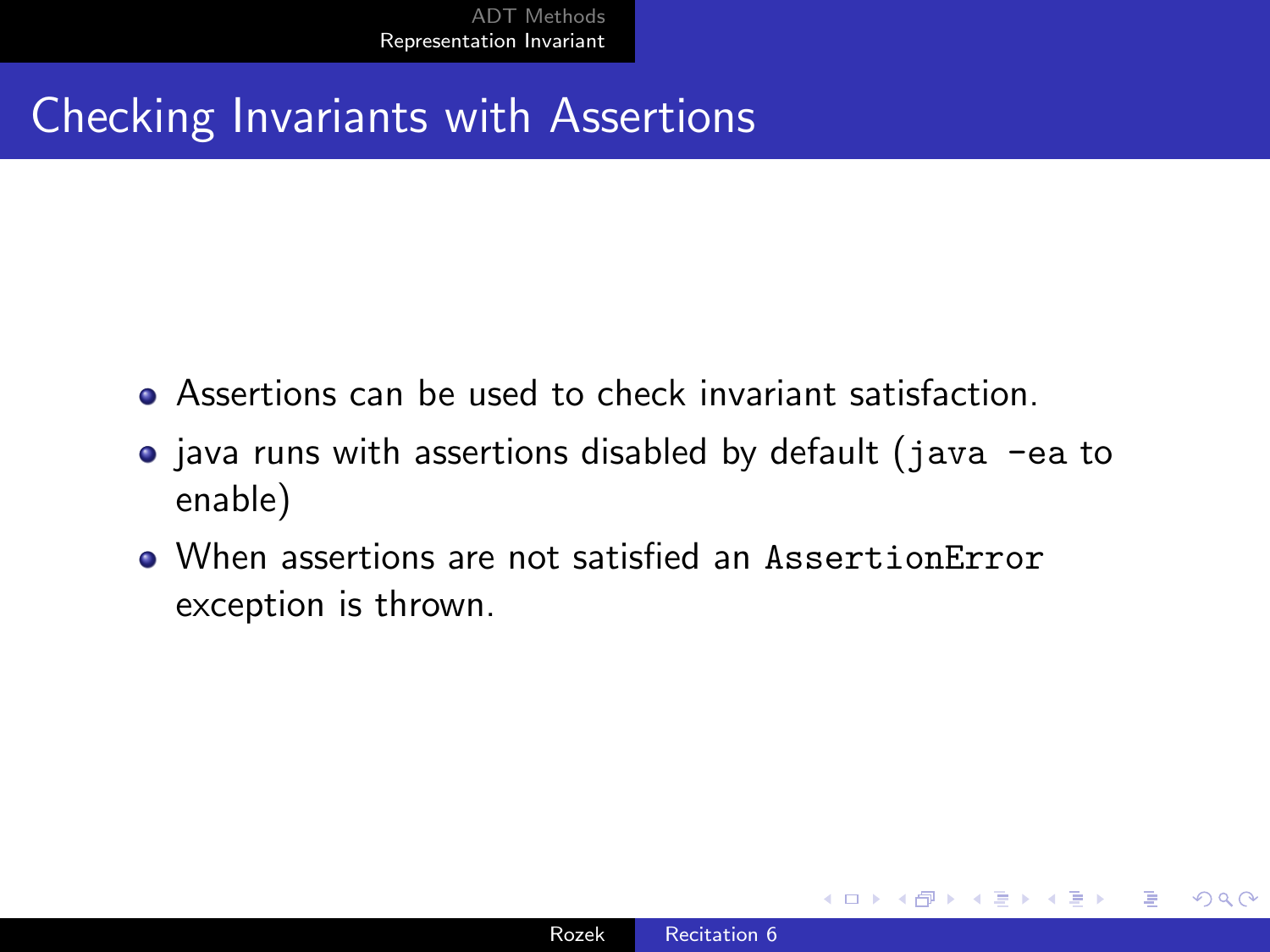### Example

```
public Channel toDuplex(double txFreq) {
   assert this.rxFrequency > 0;
   assert txFreq > 0;
   return new Channel(this.rxFrequency, txFreq);
}
```
 $299$ 

э

ヨト ∍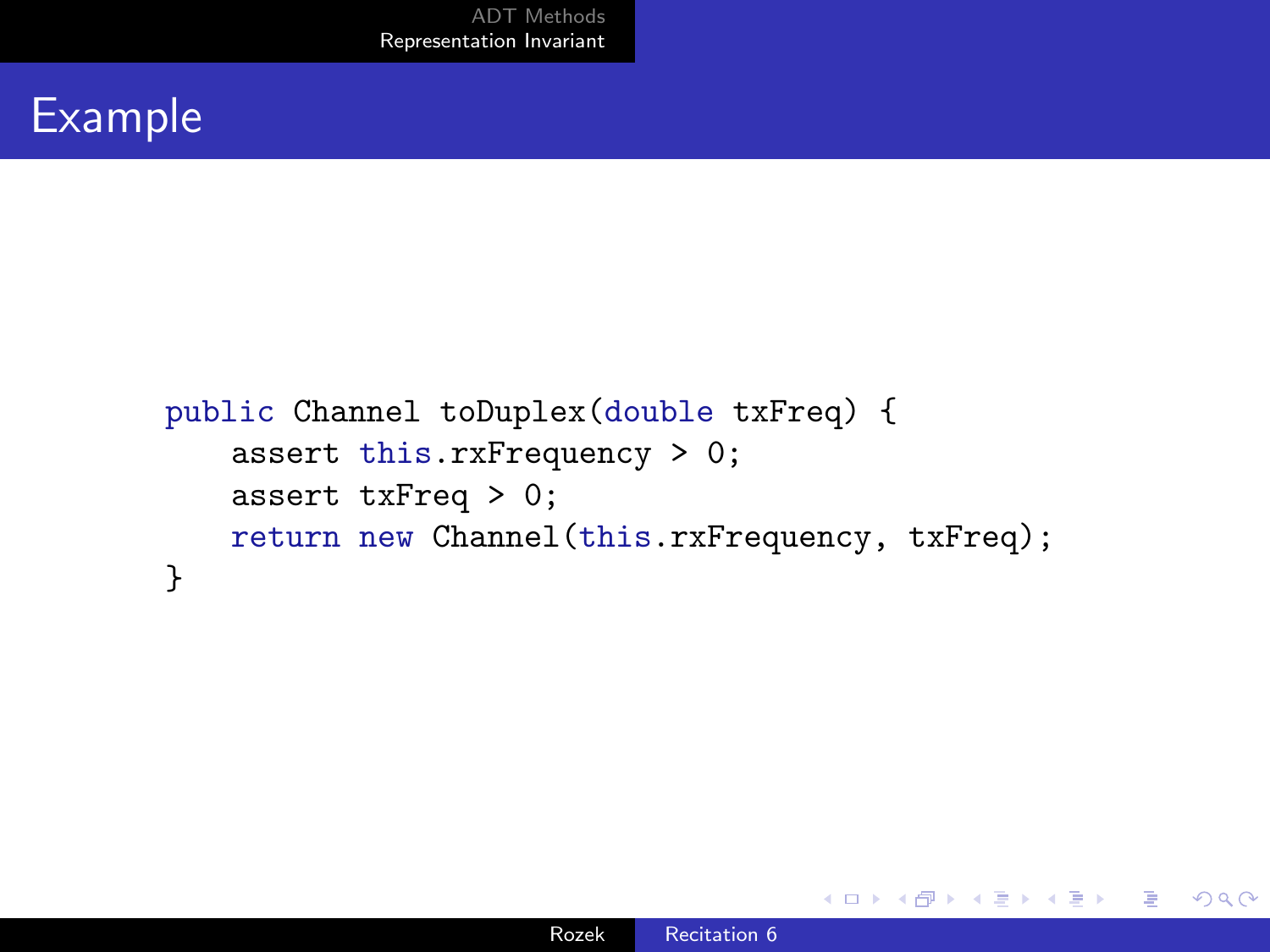#### Defensive Programming - Preconditions

- Recall that preconditions are what is assumed to be true before the method call.
- If its not true then all bets are off!
- But as we saw with *defensive programming* constraints will often get violated.

つくへ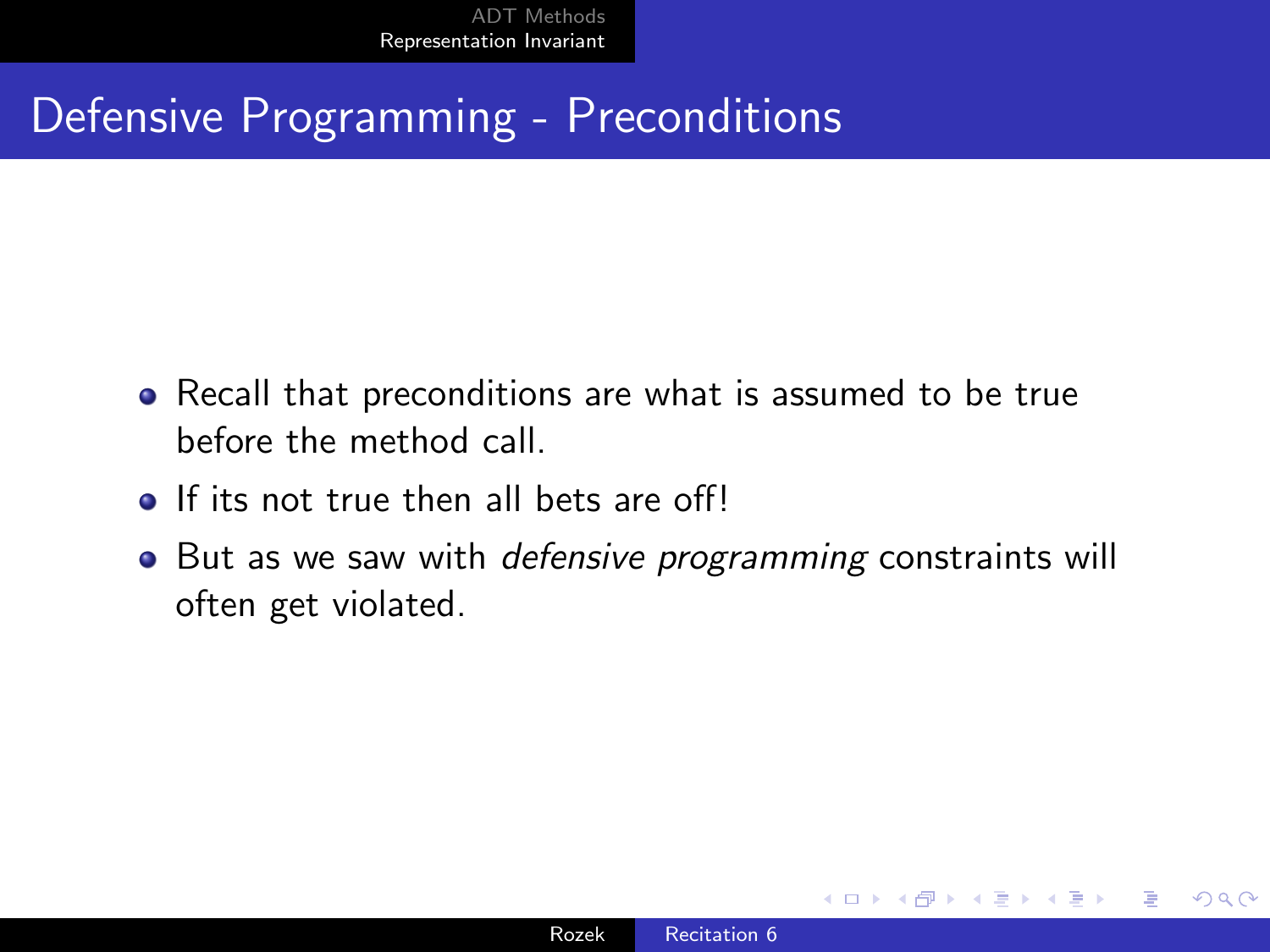Preconditions and Exceptions

- This class recommends to have weaker preconditions in order to strengthen the specification.
- Make use of exceptions when inputs are invalid!

There might be some cases where weaker preconditions are undesirable...

つくへ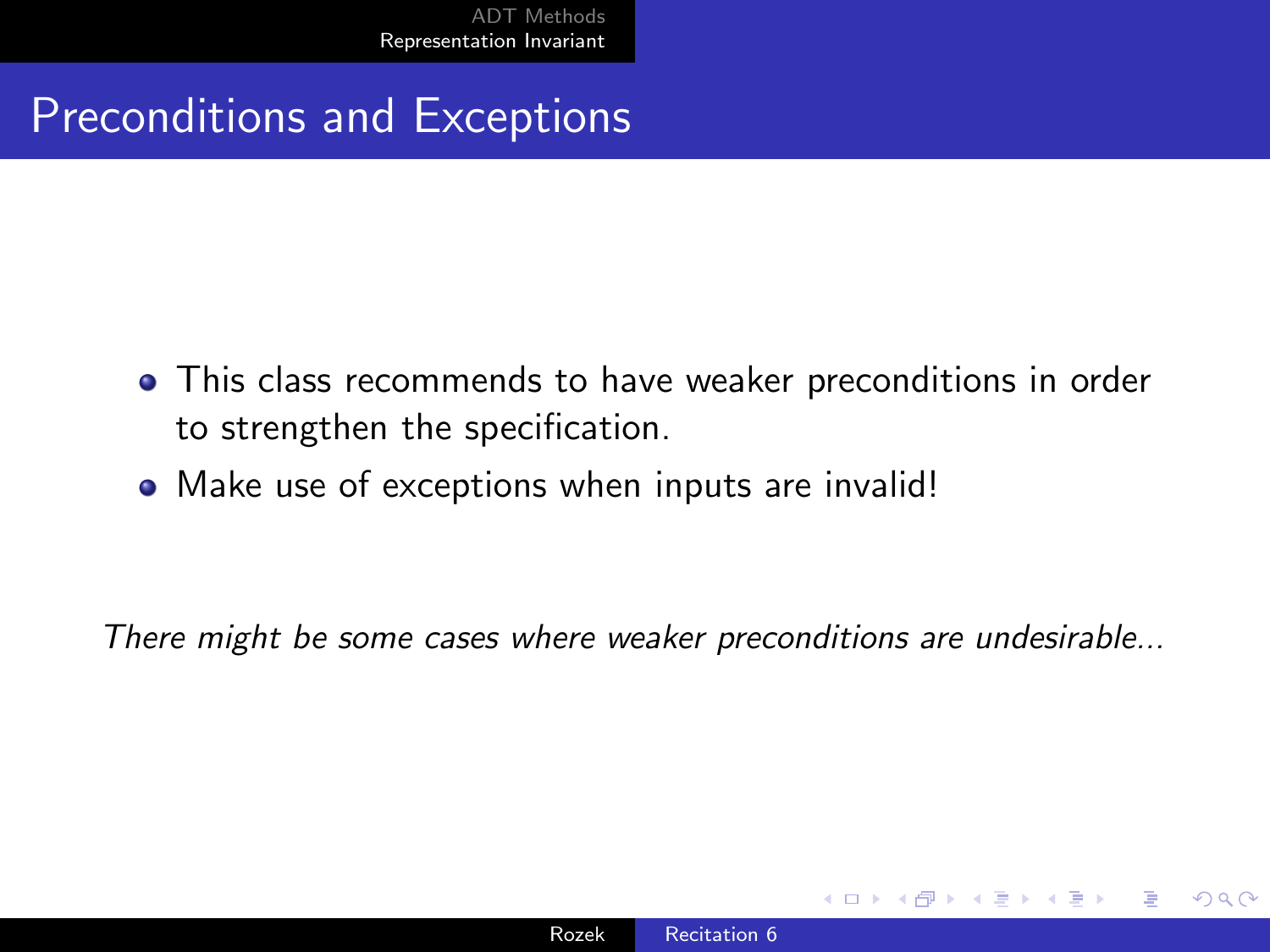## Client Code: Try/Catch/Finally

The exception pattern is quite common with I/O operations.

```
public void mute_transmit() {
   Socket s;
   try \{ s = new Sockets(host, port); /* ... */ }catch (ConnectionException e) { /* ... */ }
   finally { s.close(); }
}
```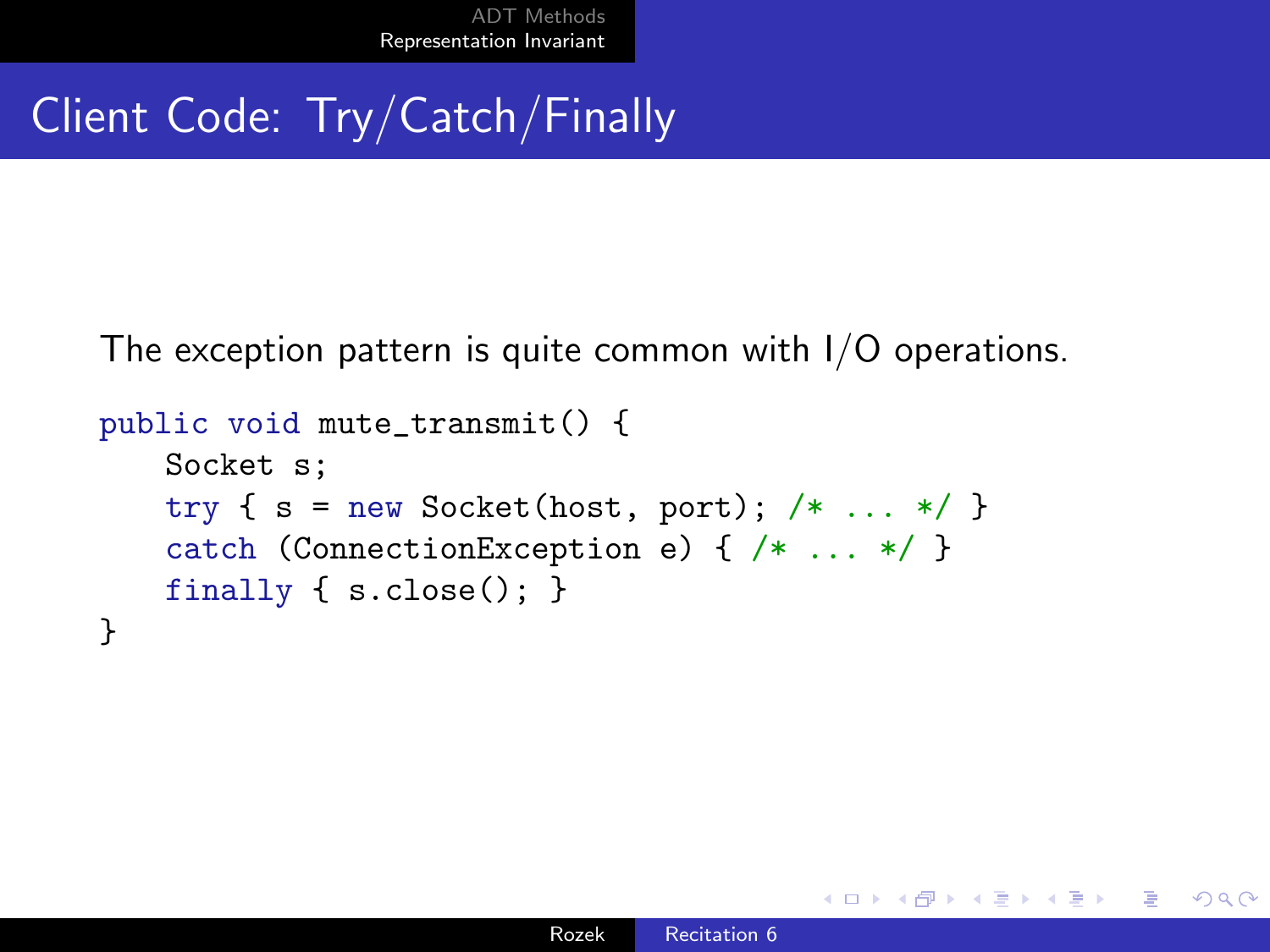#### Propagate Exceptions

}

In Java, *checked exceptions* must be either dealt or propogated by the caller. To propogate, use the throws keyword in the method declaration.

```
class Channels {
   /* Declarations from before... */
   public void loadConfigFromFile(String filename)
       throws IOException {
       FileReader file = new FileReader(filename);
       BufferedReader fileInput = new
           BufferedReader(file);
       fileInput.readLine(); // Might throw IOException
       fileInput.close();
   }
```